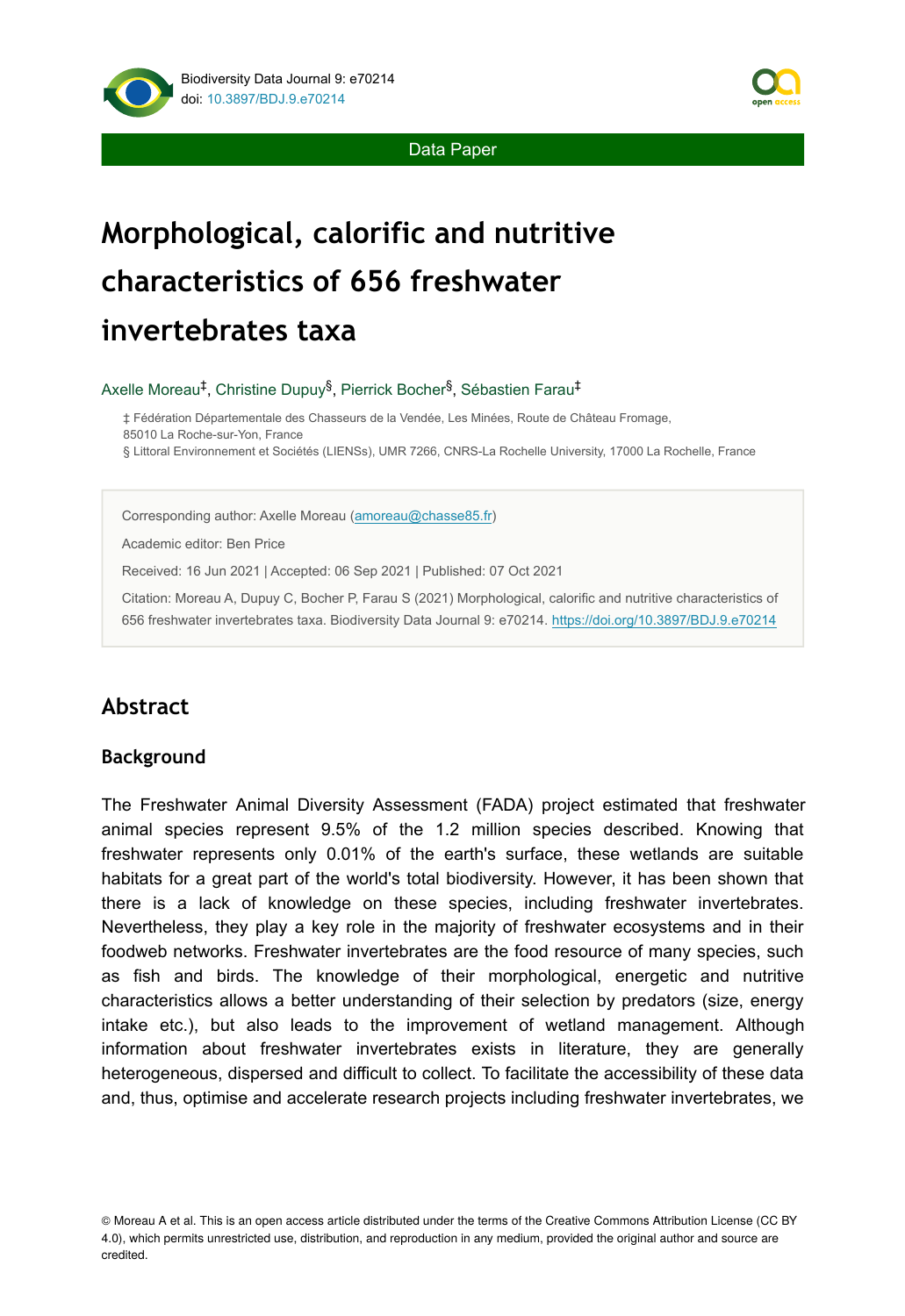propose a literature review describing 14 morphological and nutritive characteristics (size, dry weight, gross energy, crude protein etc.) for 656 taxa of freshwater invertebrates.

#### **New information**

This dataset is a review from 104 publications from 1935 to 2020, compiling 14 characteristics when available (size, dry weight, gross energy, crude protein etc.) for 656 taxa of freshwater invertebrates.

## **Keywords**

freshwater invertebrates, invertebrate biometry, gross energy, protein, lipid, fiber, nitrogen free extract, ash, water

## **Introduction**

In twenty years, the estimated world's total number of species has increased from 3 to 30 million ([May 1990\)](#page-31-0) to between 3 and 100 million ([May 2010\)](#page-31-1). Currently, 1.2 million species have been listed, but it was estimated that about 86% of terrestrial species and 91% of oceanic species are still to be described ([Mora et al. 2011\)](#page-31-2). Invertebrates would represent 60% of known species and three quarters of new species identified each year [\(Chapman](#page-29-0) [2009](#page-29-0)). Occupying the majority of habitats, they could potentially represent a significant part of the global biomass [\(Ellwood and Foster 2004](#page-30-0)). They play a key role in most trophic webs [\(Vanni 2002](#page-32-0), [Hornung and Foote 2006,](#page-31-3) [McCarthy et al. 2009](#page-31-4)) and some are even good indicators of the environmental quality [\(Stork and Eggleton 1992,](#page-32-1) [Hodkinson and](#page-30-1) [Jackson 2005\)](#page-30-1).

Wetlands are amongst the most impacted environments by climate change ([Dawson et al.](#page-29-1) [2003](#page-29-1), [Erwin 2009\)](#page-30-2). They have particularly declined worldwide, losing at least 50% of their surface since the beginning of the 19th century ([Finlayson et al. 1999,](#page-30-3) [Davidson 2014,](#page-29-2) [Gardner et al. 2015\)](#page-30-4). However, some species depend directly on these habitats, such as fish [\(Gilinsky 1984](#page-30-5), [Diehl 1992](#page-29-3), [Garvey et al. 1994,](#page-30-6) [Bouffard and Hanson 2006](#page-29-4), [McCarthy](#page-31-4) [et al. 2009](#page-31-4)) or birds (e.g. [Bolduc and Afton 2004](#page-29-5), [Taft and Haig 2005](#page-32-2), [Ma et al. 2010\)](#page-31-5), particularly because of the available food resources, such as freshwater invertebrates [\(Covich et al. 1999](#page-29-6)). The links between freshwater invertebrates and waterbirds were examined [\(Goss-Custard 1977,](#page-30-7) [Colwell and Landrum 1993,](#page-29-7) [Lillie and Evrard 1994](#page-31-6), [Weber](#page-32-3) [and Haig 1997](#page-32-3), [Brodmann and Reyer 1999](#page-29-8), [Elmberg et al. 2000](#page-30-8), [Halse et al. 2000,](#page-30-9) [Arzel et](#page-28-0) [al. 2009,](#page-28-0) [Guareschi et al. 2015](#page-30-10)), but remain insufficiently explored ([Sanders 2000](#page-32-4), [Prather](#page-32-5) [et al. 2013](#page-32-5)). The lack of knowledge about freshwater invertebrate abundance and diversity is, therefore, an important issue for the conservation of the species living in these environments, but also for their habitats management [\(Vanni 2002](#page-32-0)). Knowing the species that contribute to this diversity, as well as their morphological characteristics, energetic value or nutritional composition [\(Fredrickson and Reid 1988,](#page-30-11) [Zwarts and Blomert 1992,](#page-33-0)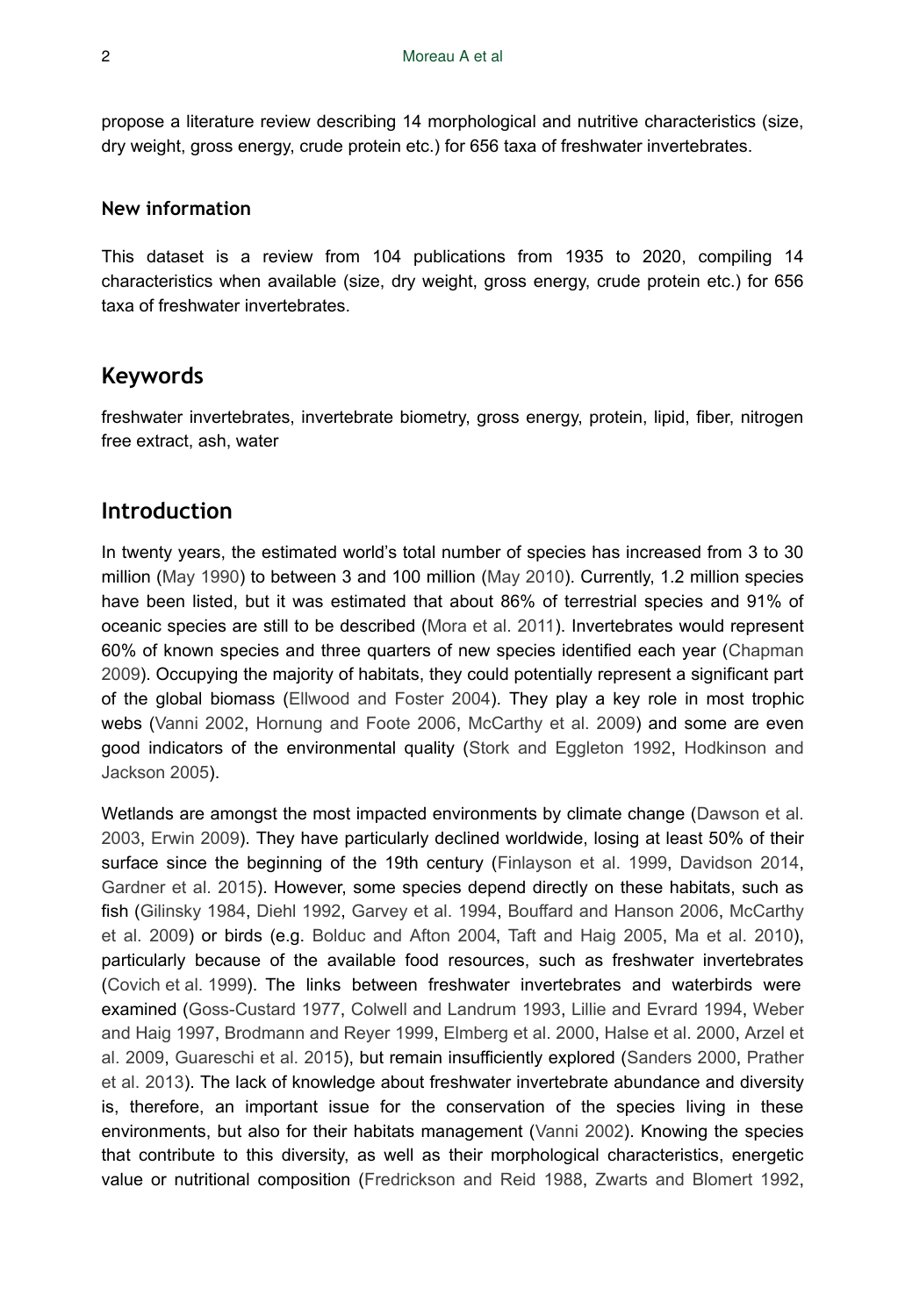[Davis and Smith 2001\)](#page-29-9), would improve the understanding of the prey-predator interactions [\(Nudds and Bowlby 1984,](#page-32-6) [Anderson and Smith 2000\)](#page-28-1). For example, waterfowl feed on aquatic invertebrates and, consequently, the abundance, accessibility, size or even the energetic values of these foods affect the use of foraging habitats by waterfowl [\(Ma et al.](#page-31-5) [2010](#page-31-5)).

Invertebrates are very sensitive to environmental variations, included climate change [\(Lawrence and Soame 2004,](#page-31-7) [Prather et al. 2013](#page-32-5), [Khamis et al. 2014](#page-31-8)) and affect finally ecosystem functions and associated ecosystem services ([Lavelle et al. 2006](#page-31-9), [Prather et al.](#page-32-5) [2013](#page-32-5), [Khamis et al. 2014\)](#page-31-8). Some of them are also very sensitive to the water physicochemical variations and are indicators of its quality, especially since beginning of anthropogenic pollution [\(Gaufin and Tarzwell 1952](#page-30-12), [Gaufin and Tarzwell 1956,](#page-30-13) [Hellawell](#page-30-14) [1986](#page-30-14), [Dallinger 1994\)](#page-29-10). Obtaining knowledge on freshwater invertebrates is, therefore, essential for the habitat and species conservation [\(Vicente 2010\)](#page-32-7), but also to answer the global change ([Strayer 2010,](#page-32-8) [Collier et al. 2016\)](#page-29-11).

Studies in literature were more specifically focused on knowledge of the orders and families, in particular, according to their stages of development (larvae, nymphs, adults) and their sizes, but it appears as still incomplete and insufficient ([Vicente 2010,](#page-32-7) [Strayer](#page-32-9) [and Dudgeon 2010](#page-32-9), [Collier et al. 2016](#page-29-11)). If information exists, it is generally heterogeneous, scattered or restricted to local journals and, therefore, not widely distributed ([Strayer 2006,](#page-32-10) [Balian et al. 2008b](#page-28-2), [Strayer and Dudgeon 2010,](#page-32-9) [Appeltans et al. 2012\)](#page-28-3), especially when the interest is on other factors, such as the individuals weight, the energetic value or the nutritional composition (proteins, lipids etc.). Even if some books or publications have a high level of details [\(Cumminns and Wuycheck 1971,](#page-29-12) [Nudds and Bowlby 1984](#page-32-6), [Anderson](#page-28-1) [and Smith 2000,](#page-28-1) [James et al. 2012](#page-31-10)), none includes all information about these physical, nutritive or energetic characteristics, placing limits to the progress of some studies. Indeed, the skills of researchers or managers do not always include know-how in taxa or species identification ([Krieger 1992\)](#page-31-11).

Thus, the available information in literature is generally uncommon [\(Strayer 2006,](#page-32-10) [James](#page-31-10) [et al. 2012](#page-31-10)) and/or difficult to collect ([Krieger 1992](#page-31-11)). The solution for acquiring these data may be to characterise all the taxa detected and collected. However, this option raises problems related to the availability of technological tools, time (taxa collection, sorting and identification, when this skill is available, are long) ([James et al. 2012\)](#page-31-10) or financial [\(Krieger](#page-31-11) [1992](#page-31-11), [Strayer 2006\)](#page-32-10) because of the human resources and the material to be mobilised. These points constitute obstacles to the progress of some studies or even points of renunciation.

In order to facilitate the accessibility of these data and, thus, promote research projects on the importance of freshwater invertebrates in wetland ecosystems, we propose a literature review of the main biological characteristics of all freshwater invertebretates available in literature up to 2020.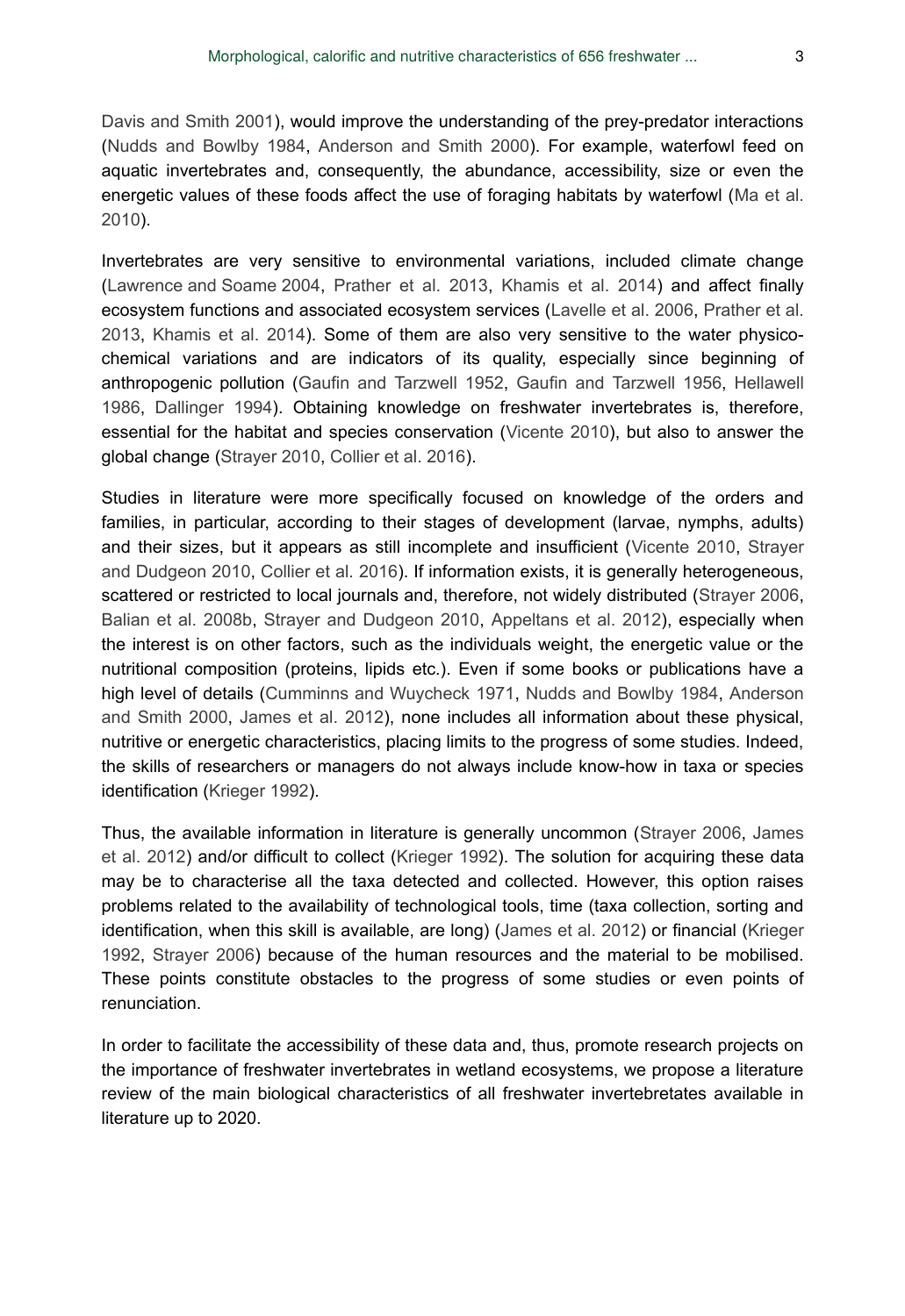## **Geographic coverage**

**Description:** This literature review concerns the worldwide freshwater wetlands (lakes, rivers, marshes, temporary and permanent ponds etc.).

# **Taxonomic coverage**

**Description:** This dataset describes 656 taxa of freshwater invertebrates (Table [1\)](#page-3-0).

<span id="page-3-0"></span>

Number of described taxa.

| Phylum         | Subphylum   | <b>Class</b>    | <b>Subclass</b> | Order          | Suborder     | Familly        | Genus       | <b>Species</b>           |
|----------------|-------------|-----------------|-----------------|----------------|--------------|----------------|-------------|--------------------------|
| Annelida       | ۰           | Clitellata      | 2               | $\overline{2}$ | 3            | 10             | 14          | 14                       |
|                | -           | Polychaeta      | $\mathbf{1}$    | $\mathbf{1}$   | $\mathbf{1}$ | 1              | $\mathbf 0$ | $\overline{\phantom{a}}$ |
| Arthropoda     | Chelicerata | 1               | $\overline{2}$  | $\mathbf{1}$   | $\mathbf{1}$ | $\overline{2}$ | 1           | $\overline{\phantom{a}}$ |
|                | Crustacea   | $\overline{4}$  | $\overline{4}$  | 12             | 10           | 44             | 66          | 98                       |
|                | Hexapoda    | $\overline{2}$  | 1               | 13             | 15           | 98             | 325         | 209                      |
| Mollusca       | ۰           | <b>Bivalvia</b> | $\overline{2}$  | $\overline{2}$ | ۰            | 5              | 6           | $\overline{7}$           |
|                | ۰           | Gastropoda      | 3               | 6              | 1            | 14             | 17          | 21                       |
| Plathelminthes | ٠           | 1               | 1               | $\mathbf{1}$   | 1            | 3              | 5           | 5                        |

#### **Taxa included:**

| Rank     | <b>Scientific Name</b> |
|----------|------------------------|
| phylum   | Annelida               |
| subclass | Hirudinida             |
| genus    | Haemopis               |
| family   | Hirudinidae            |
| genus    | Macrobdella            |
| family   | Erpobdellidae          |
| species  | Dina dubia             |
| genus    | Erpobdella             |
| species  | Erpobdella obscura     |
| species  | Erpobdella octoculata  |
| species  | Erpobdella punctata    |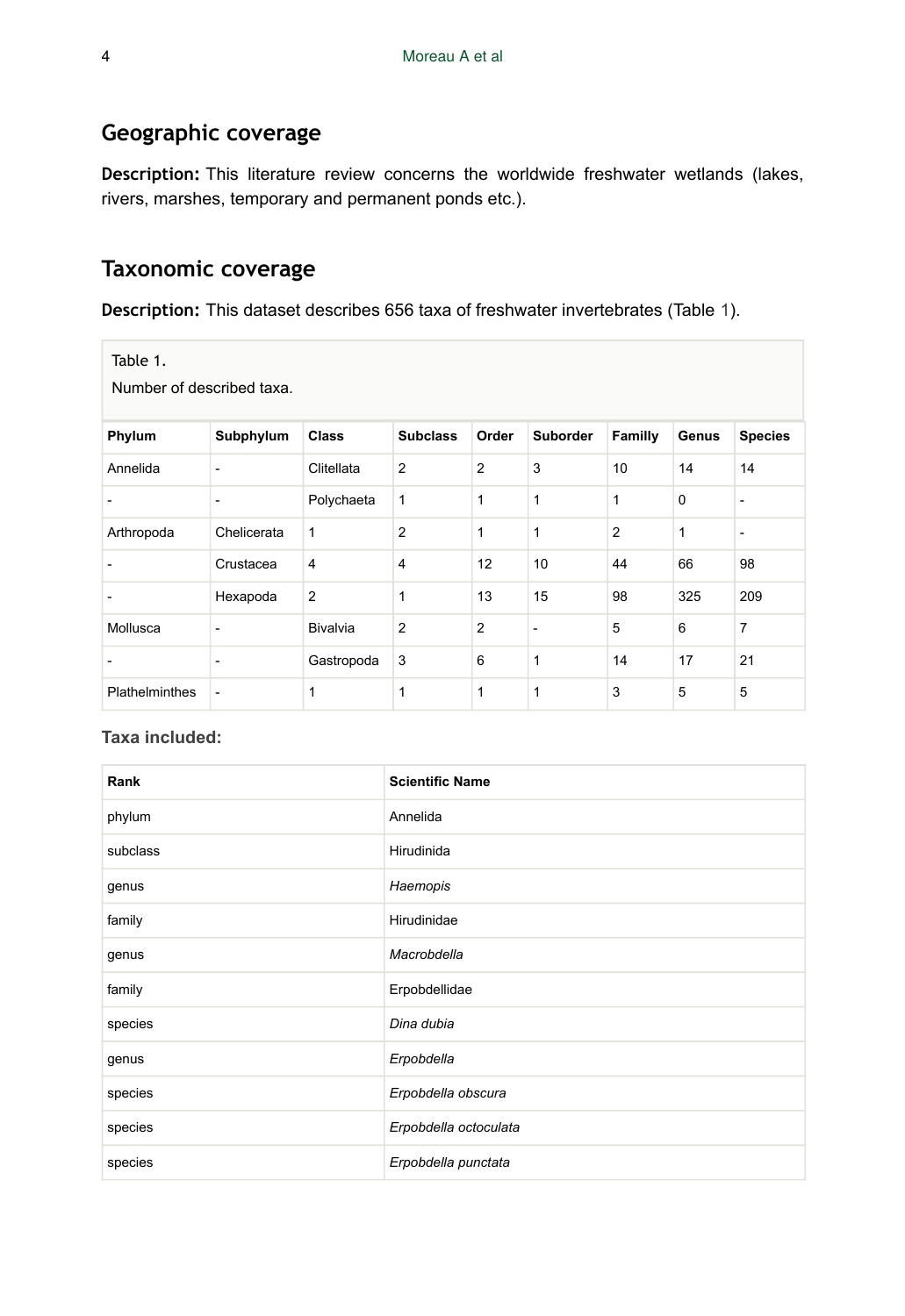| family   | Glossiphoniidae             |
|----------|-----------------------------|
| species  | Glossiphonia complanata     |
| species  | Helobdella stagnalis        |
| species  | Theromyzon rude             |
| family   | Piscicolidae                |
| subclass | Oligochaeta                 |
| family   | Naididae                    |
| species  | Aulodrilus pigueti          |
| species  | Branchiodrilus semperi      |
| species  | Dero limosa                 |
| genus    | Limnodrilus                 |
| family   | Opistocystidae              |
| family   | Tubificidae                 |
| genus    | <b>Tubifex</b>              |
| family   | Lumbriculidae               |
| species  | Lumbriculus variegatus      |
| species  | Stylodrilus heringianus     |
| class    | Polychaeta                  |
| family   | Nereidae                    |
| family   | Hydrachnidiae               |
| genus    | Limnochares                 |
| subclass | Aranae                      |
| order    | Anostraca                   |
| species  | Branchinecta paludosa       |
| species  | Streptocephalus sealii      |
| order    | Diplostraca                 |
| suborder | Cladocera                   |
| species  | Acantholeberis curvirostris |
| family   | Bosminidae                  |
| genus    | <b>Bosmina</b>              |
| species  | Bosmina coregoni            |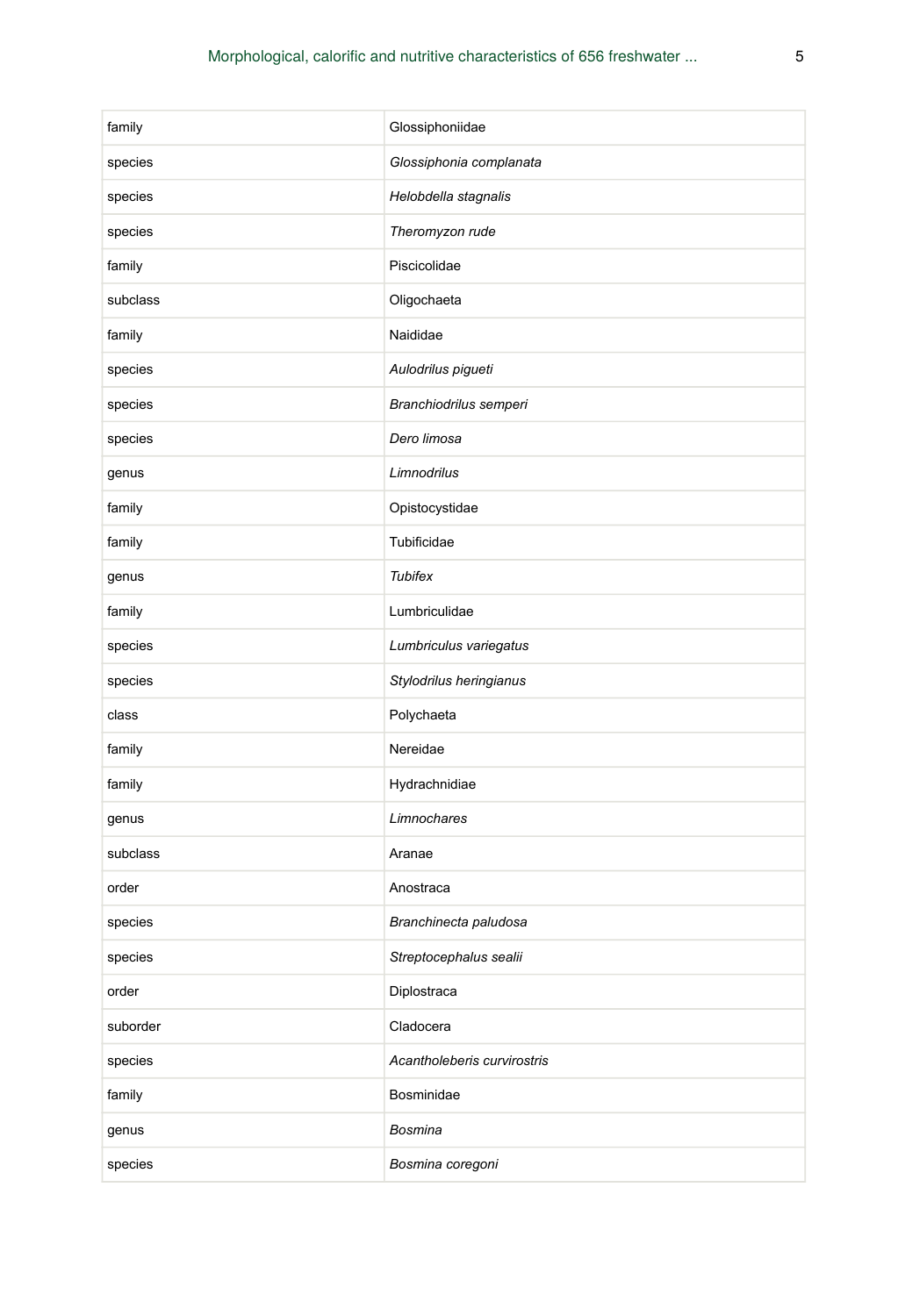| species | Bosmina hagmanni               |
|---------|--------------------------------|
| species | Bosmina longirostris           |
| species | <b>Bythotrephes longimanus</b> |
| family  | Chydoridae                     |
| genus   | Alona                          |
| species | Alona affinis                  |
| species | Alona costata                  |
| species | Alona rectangula               |
| species | Alonella exigua                |
| species | Alonella nana                  |
| species | Chydorus sphaericus            |
| species | Eurycercus lamellatus          |
| species | Graptoleberis testudinaria     |
| species | Leydigia leydigi               |
| species | Pleuroxus aduncus              |
| species | Acroperus harpae               |
| species | Dunhevedia crassa              |
| family  | Daphniidae                     |
| species | Ceriodaphnia quadrangula       |
| species | Ceriodaphnia reticulata        |
| species | Ceriodaphnia silvestrii        |
| genus   | Daphnia                        |
| species | Daphnia ambigua                |
| species | Daphnia cristata               |
| species | Daphnia cucullata              |
| species | Daphnia dubia                  |
| species | Daphnia galeata                |
| species | Daphnia gessneri               |
| species | Daphnia hyalina                |
| species | Daphnia magna                  |
| species | Daphnia pulex                  |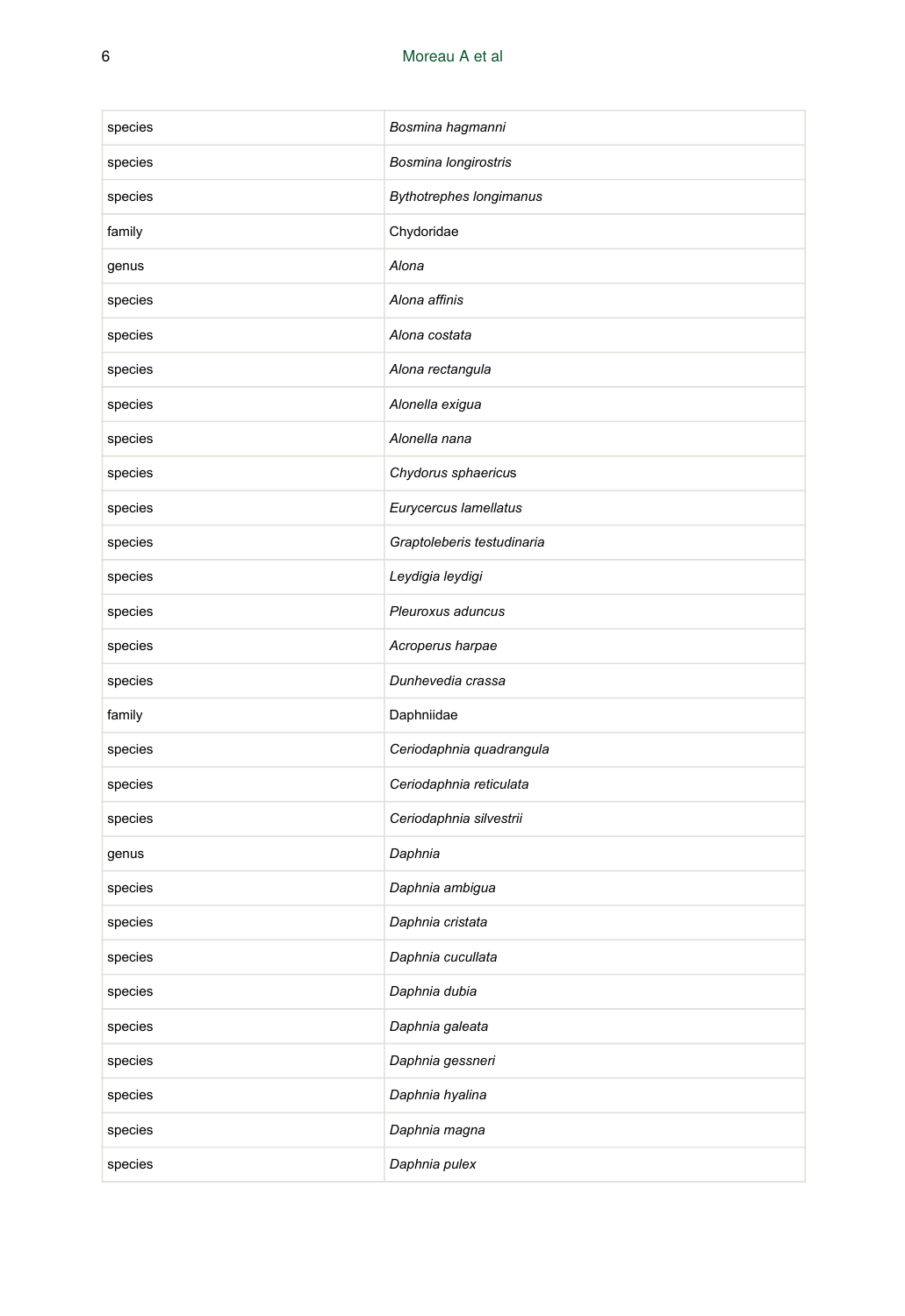| species | Diaphanosoma spinulosum     |
|---------|-----------------------------|
| species | Moina dubia                 |
| species | Scapholeberis mucronata     |
| species | Simocephalus vetulus        |
| species | Holopedium gibberum         |
| family  | Leptodoridae                |
| species | Leptodora kindtii           |
| species | Leptodora kindtii           |
| species | Moina macrocopa             |
| species | Moina micrura               |
| species | Moina mongolica             |
| species | Polyphemus pediculus        |
| species | Diaphanosoma brachyurum     |
| species | Diaphanosoma pauscispinosum |
| family  | Cyzicidae                   |
| species | Caenestheriella setosa      |
| family  | Leptestheriidae             |
| family  | Lynceidae                   |
| species | Lynceus brachyurus          |
| order   | Notostraca                  |
| species | Lepidurus couesii           |
| species | Chirocephalopsis bundyi     |
| order   | Amphipoda                   |
| genus   | Eogammarus                  |
| species | Chelicorophium curvispinum  |
| genus   | Corophium                   |
| species | Crangonyx gracilis          |
| species | Crangonyx richmondensis     |
| species | Gammaracanthus lacustris    |
| family  | Gammaridae                  |
| genus   | Gammarus                    |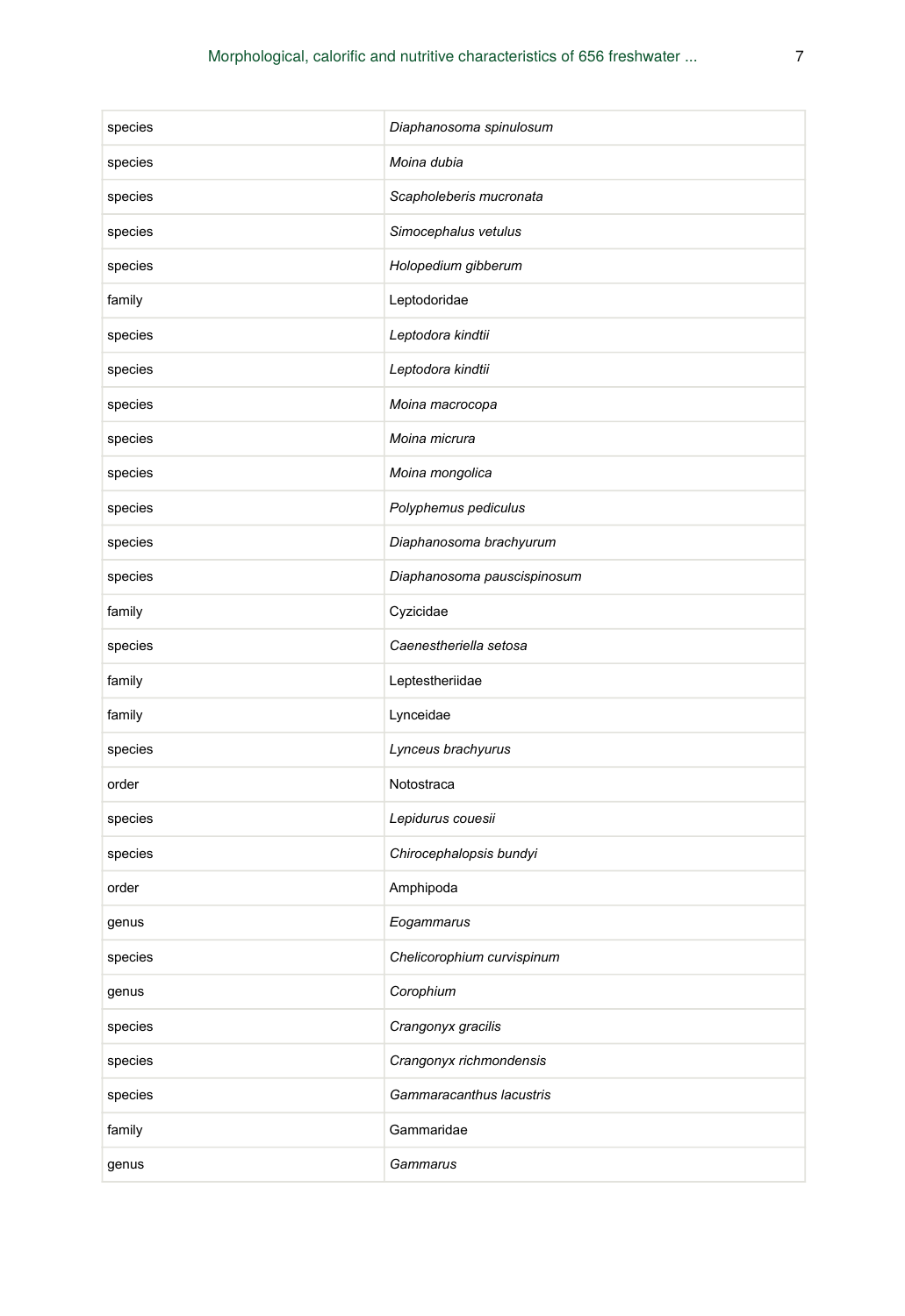| species | Gammarus fasciatus        |
|---------|---------------------------|
| species | Gammarus fossarum         |
| species | Gammarus lacustris        |
| species | Gammarus pulex            |
| species | Gammarus roeseli          |
| genus   | Hyalella                  |
| species | Hyalella azteca           |
| species | Hyalella curvispina       |
| species | Pallasiola quadrispinosa  |
| species | Paracalliope fluviatilis  |
| family  | Pontogammaridae           |
| species | Monoporeia affinis        |
| species | Pontoporeia hoyi          |
| family  | Talitridae                |
| order   | Decapoda                  |
| genus   | Aegla                     |
| species | Aegla neuquensis          |
| family  | Astacidae                 |
| family  | Cambaridae                |
| species | Faxonius virilis          |
| species | Atyaephyra desmarestii    |
| species | Macrobrachium rosenbergii |
| species | Palaemon lamarrie         |
| species | Samastacus spinifrons     |
| genus   | <b>Orconectes</b>         |
| order   | Isopoda                   |
| genus   | Gnorimosphaeroma          |
| family  | Asellidae                 |
| genus   | Asellus                   |
| species | Asellus aquaticus         |
| species | Caecidotea racovitzai     |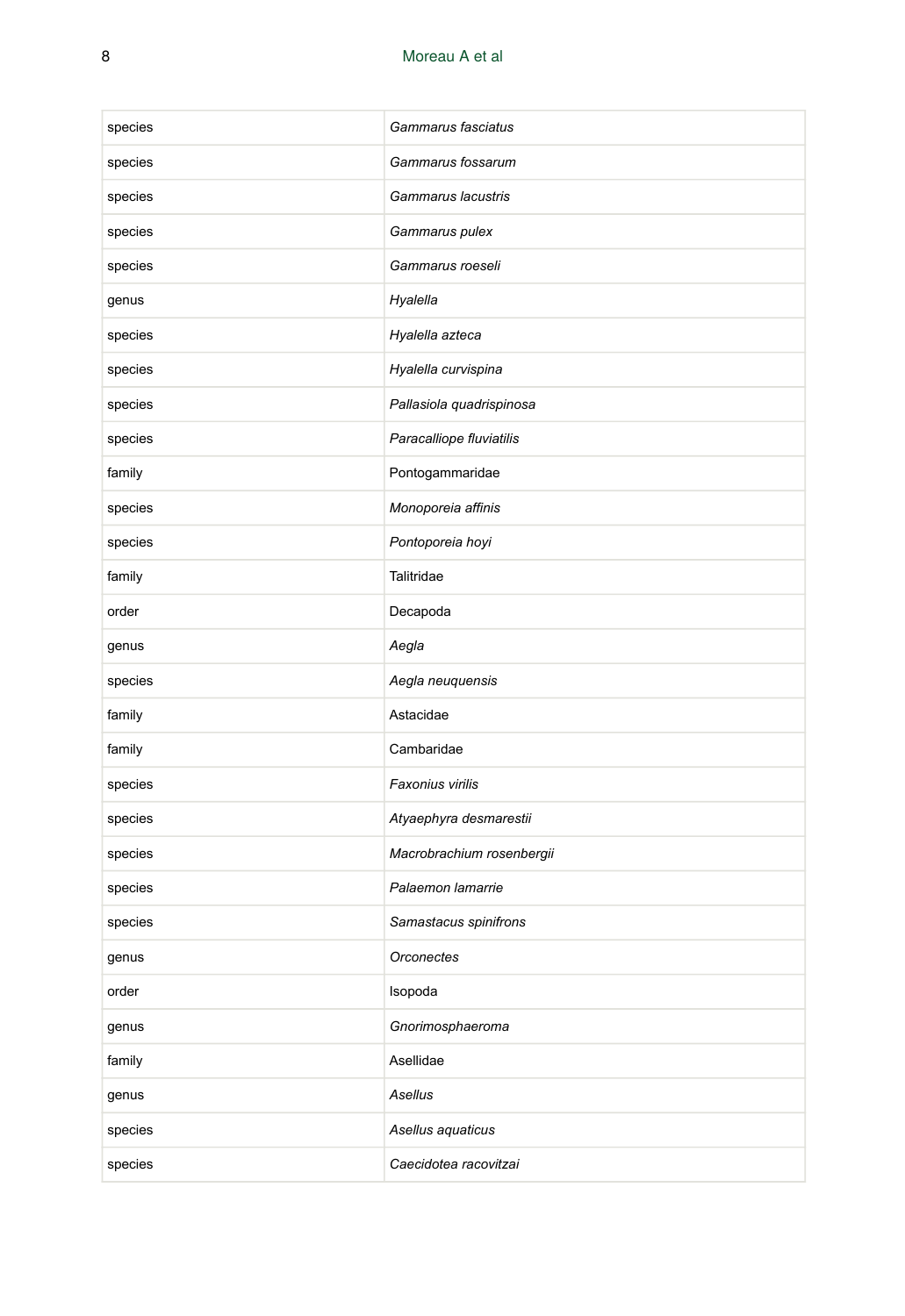| species  | Lirceus lineatus         |
|----------|--------------------------|
| species  | Proasellus meridianus    |
| family   | Sphaeromatidae           |
| species  | Austridotea annectens    |
| family   | Mysidae                  |
| species  | Mysis relicta            |
| species  | Tenagomysis chiltoni     |
| subclass | Copepoda                 |
| species  | Limnocalanus macrurus    |
| species  | Acanthocyclops robustus  |
| species  | Mesocyclops ogunnus      |
| family   | Diaptomidae              |
| species  | Argyrodiaptomus azevedoi |
| species  | Diaptomus arcticus       |
| species  | Diaptomus clavipes       |
| species  | Diaptomus leptopus       |
| species  | Diaptomus minutus        |
| species  | Diaptomus siciloides     |
| species  | Eudiaptomus gracilis     |
| species  | Eudiaptomus padanus      |
| species  | Heliodiaptomus cinctus   |
| species  | Notodiaptomus cearensis  |
| species  | Notodiaptomus evaldus    |
| species  | Notodiaptomus iheringi   |
| species  | Eurytemora affinis       |
| order    | Cyclopoida               |
| family   | Cyclopidae               |
| genus    | Cyclops                  |
| species  | Cyclops abyssorum        |
| species  | Cyclops bicuspidatus     |
| species  | Macrocyclops albidus     |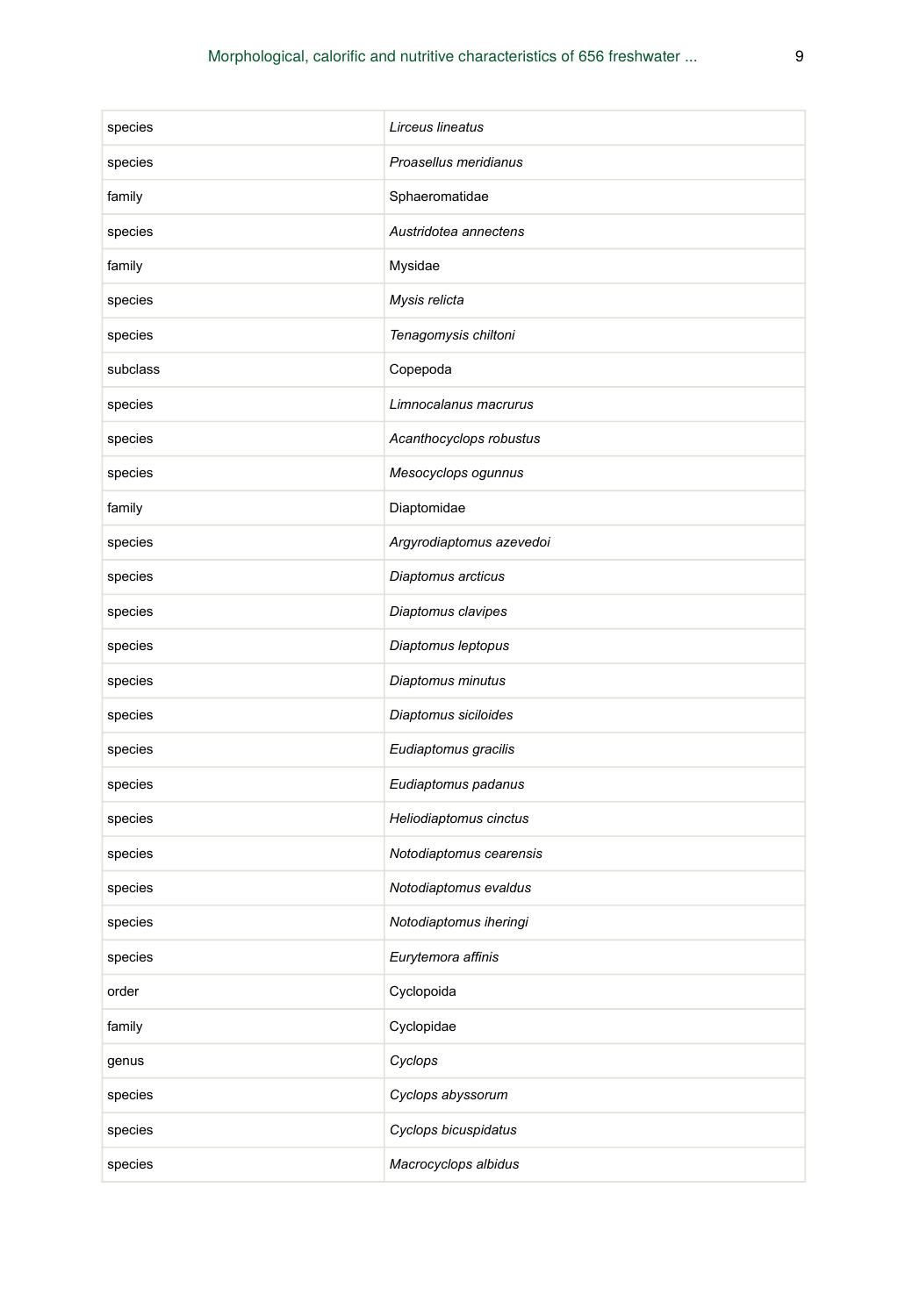| species | Mesocyclops edax         |
|---------|--------------------------|
| species | Thermocyclops hyalinus   |
| order   | Harpacticoida            |
| class   | Ostracoda                |
| family  | Cyprididae               |
| species | Stenocypris malcolmsonii |
| order   | Collembola               |
| order   | Coleoptera               |
| family  | Dytiscidae               |
| species | Agabus bifarius          |
| species | Colymbetes sculptilis    |
| species | Cybister tripunctatus    |
| genus   | Dytiscus                 |
| species | Dytiscus marginalis      |
| species | <b>Rhantus frontalis</b> |
| family  | Gyrinidae                |
| species | Gyrinus maculiventris    |
| species | Enochrus hamiltoni       |
| species | Galerucella nymphaeae    |
| family  | Curculionidae            |
| family  | Elmidae                  |
| species | Ancronyx variegata       |
| genus   | <b>Austrelmis</b>        |
| species | Macronychus glabratus    |
| genus   | Promoresia               |
| genus   | <b>Stenelmis</b>         |
| genus   | Optioservus              |
| family  | Hydrophilidae            |
| genus   | Cylomissus               |
| species | Enochrus carinatus       |
| species | Hydrophilus olivaceus    |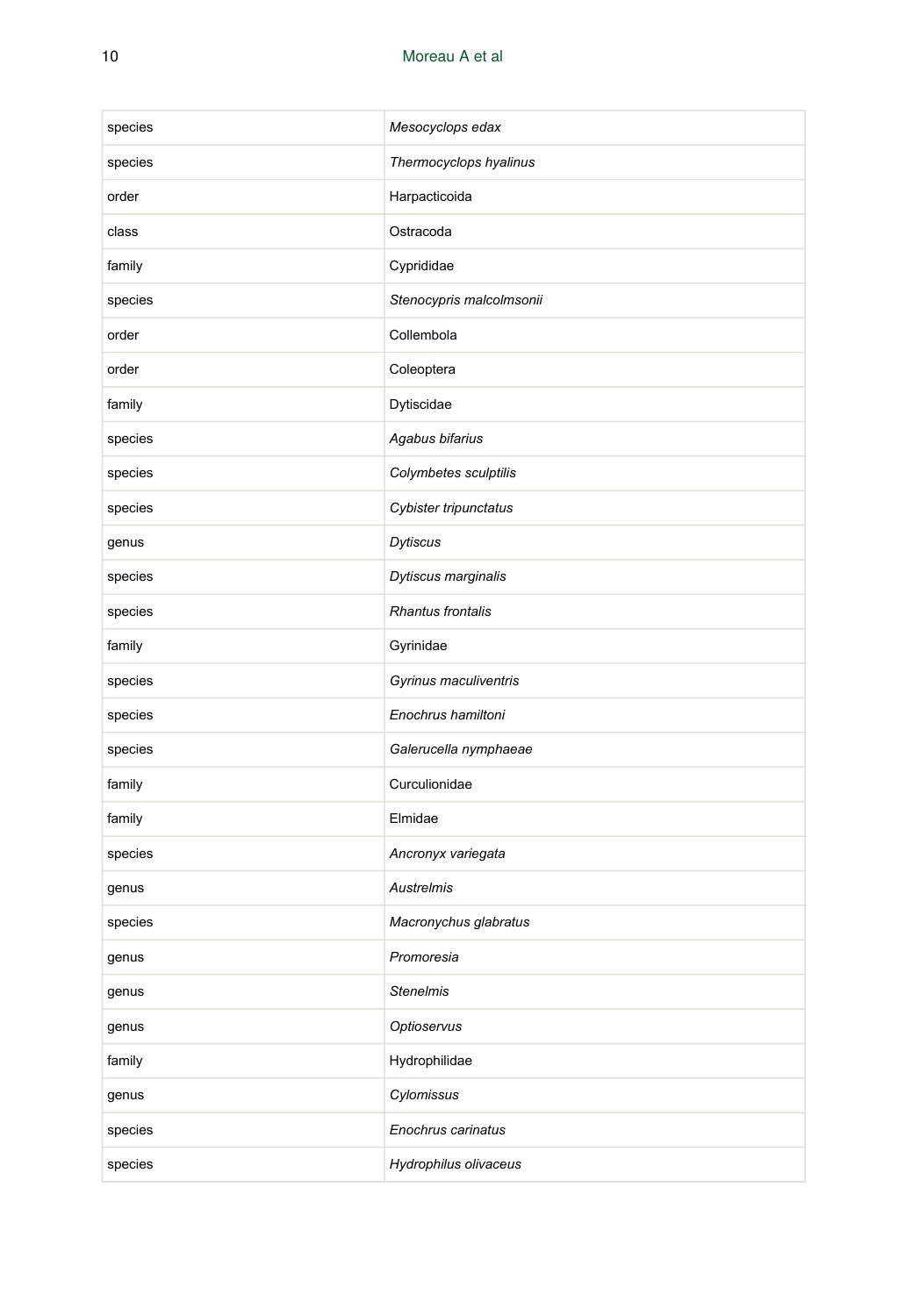| species  | Tropisternus setiger |
|----------|----------------------|
| genus    | Ectopria             |
| genus    | Psephenus            |
| species  | Anchytarsus bicolor  |
| genus    | Hydrocyphon          |
| order    | Diptera              |
| family   | Athericidae          |
| genus    | Atherix              |
| species  | Atherix ibis         |
| genus    | Dasyoma              |
| family   | Dolichopodidae       |
| family   | Empididae            |
| family   | Ephydridae           |
| family   | Stratiomyiidae       |
| genus    | Caloparyphus         |
| species  | Hedriodiscus truquii |
| genus    | <b>Stratiomys</b>    |
| family   | Syrphidae            |
| genus    | Eristalis            |
| family   | Tabanidae            |
| genus    | Chrysops             |
| genus    | Tabanus              |
| suborder | Nematocera           |
| family   | Blephariceridae      |
| genus    | Edwardsina           |
| genus    | Blepharicera         |
| family   | Ceratopogonidae      |
| genus    | Palpomyia            |
| genus    | Chaoborus            |
| species  | Chaoborus flavicans  |
| family   | Chironomidae         |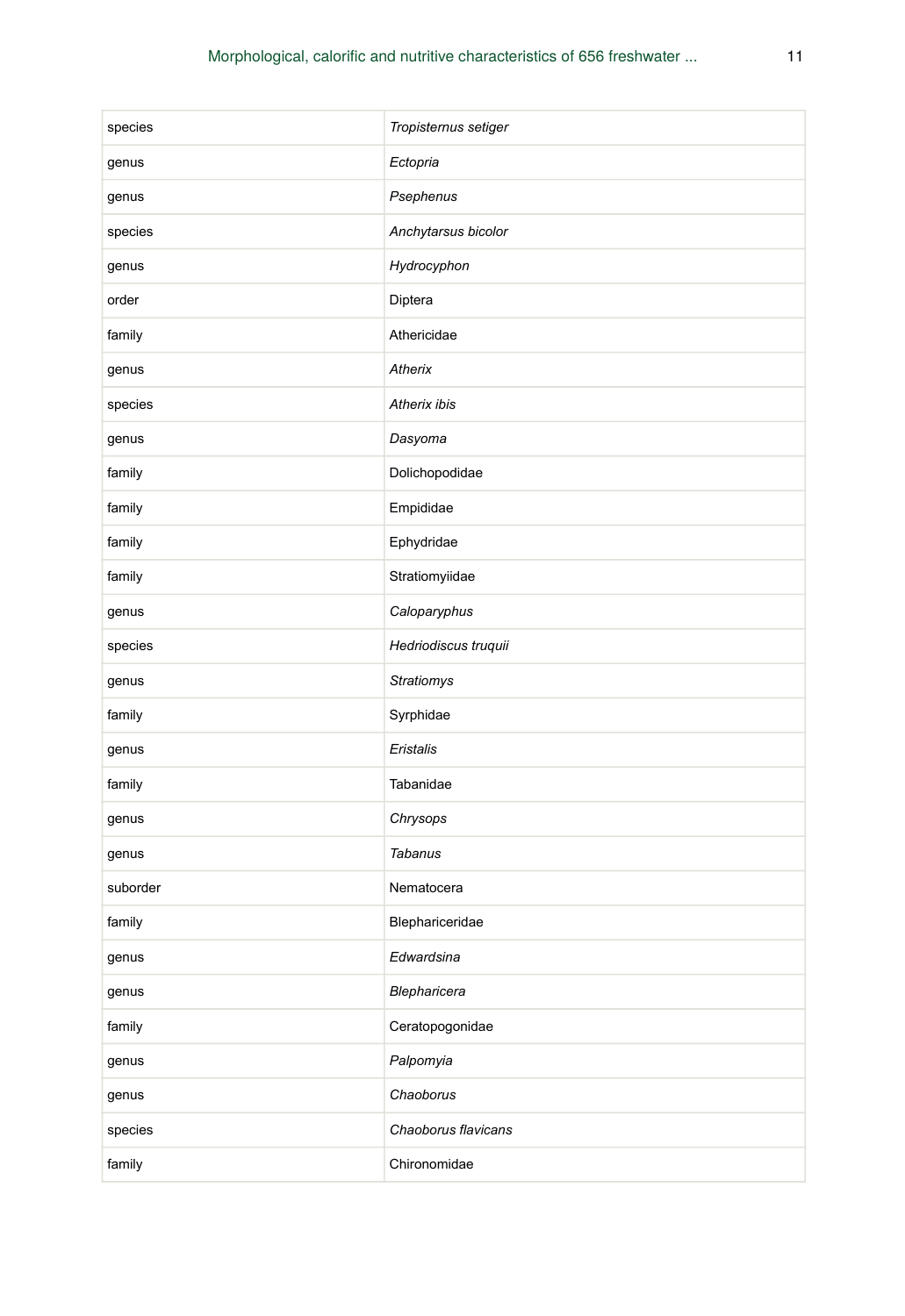| genus   | Ablabesmyia                   |
|---------|-------------------------------|
| species | Ablabesmyia pulchripennis     |
| genus   | Chironomus                    |
| species | Chironomus modestus           |
| species | Chironomus plumosus           |
| species | Chironomus tentans            |
| species | Chironomus zealandicus        |
| genus   | Cladopelma                    |
| genus   | Cladotanytarsus               |
| genus   | Coelotanypus                  |
| genus   | Cricotopus                    |
| genus   | Dicrotendipes                 |
| species | Dicrotendipes tenuiforceps    |
| species | Endochironomus albipennis     |
| genus   | Glyptotendipes                |
| species | Glyptotendipes barbipes       |
| species | Heterotrissocladius grimshawi |
| genus   | Metriocnemus                  |
| species | Microtendipes pedellus        |
| genus   | Pagastiella                   |
| species | Parakiefferiella nigra        |
| genus   | Paratrichocladius             |
| genus   | Paucispinigera                |
| species | Phaenopsectra albescens       |
| genus   | Polypedilum                   |
| species | Polypedilum uncinatum         |
| genus   | Procladius                    |
| genus   | Psectrocladius                |
| species | Psectrocladius semicirculatus |
| species | Psectrotanypus dyari          |
| genus   | Tanytarsus                    |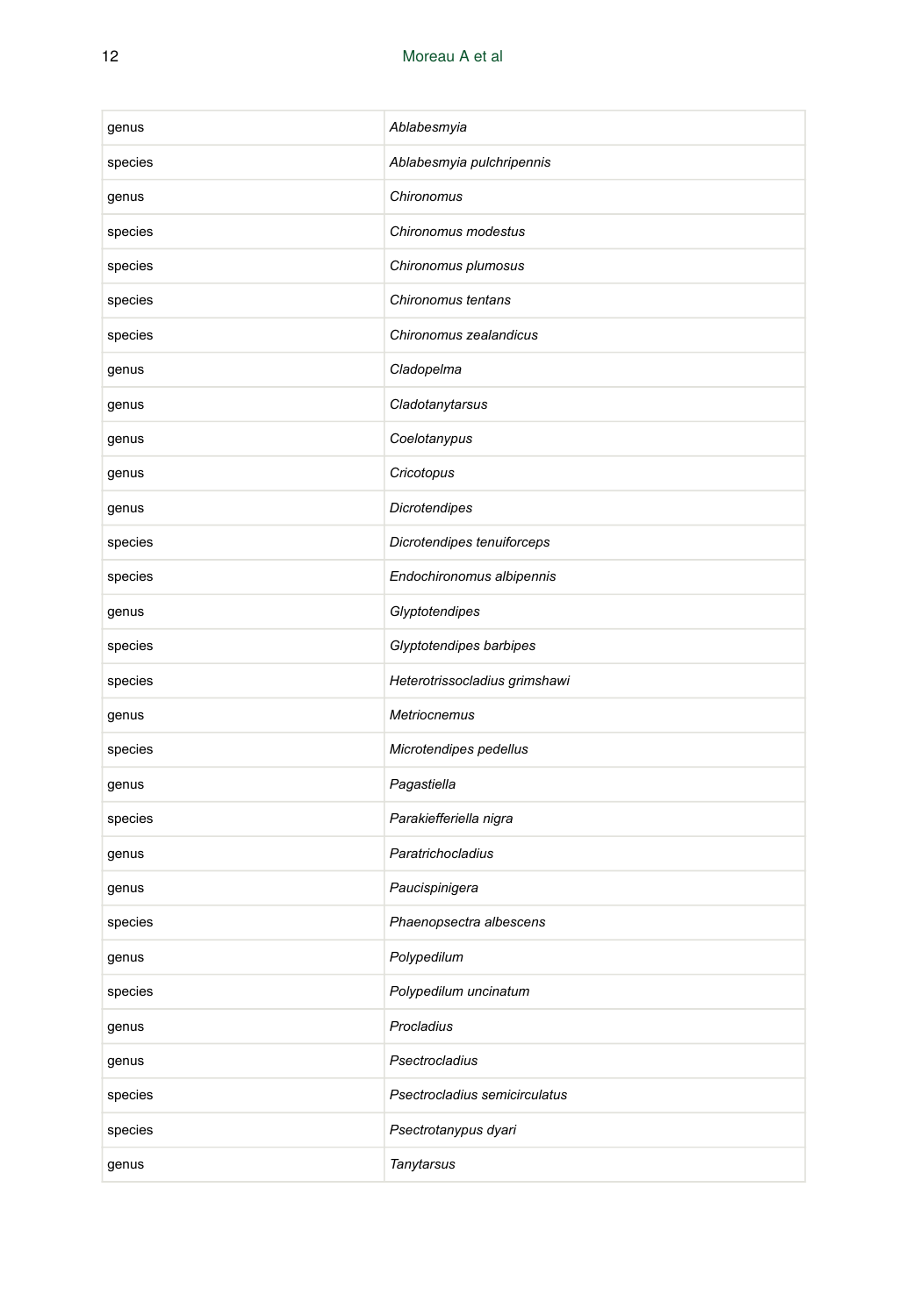| species | Tanytarsus lewisi       |
|---------|-------------------------|
| genus   | Zavrelia                |
| family  | Culicidae               |
| species | Aedes aegypti           |
| species | Aedes canadensis        |
| species | Culex pipiens           |
| family  | Dixidae                 |
| genus   | Dixa                    |
| family  | Limoniidae              |
| species | Aphrophila neozelandica |
| genus   | Hexatoma                |
| genus   | Lipsothrix              |
| genus   | Molophilus              |
| genus   | Dicranota               |
| genus   | Pedicia                 |
| genus   | Pilaria                 |
| family  | Psychodidae             |
| genus   | Clogmia                 |
| genus   | Psychoda                |
| family  | Sciaridae               |
| family  | Simuliidae              |
| genus   | Austrosimulium          |
| genus   | Simulium                |
| family  | Tipulidae               |
| genus   | Hexatoma                |
| genus   | Tipula                  |
| species | Tipula abdominalis      |
| order   | Ephemeroptera           |
| genus   | Baetisca                |
| family  | Caenidae                |
| genus   | Caenis                  |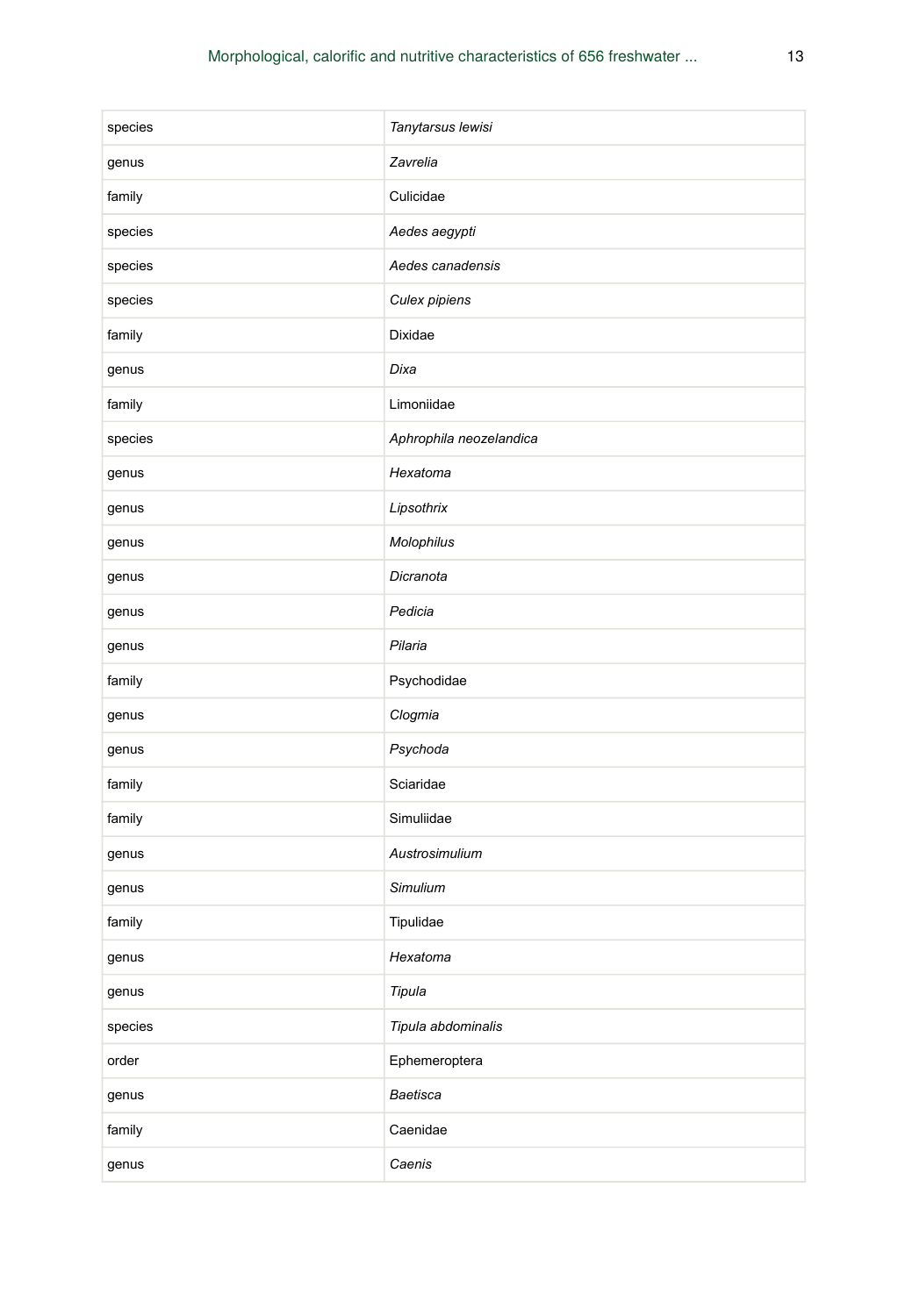| species | Caenis diminuta           |
|---------|---------------------------|
| species | Caenis horaria            |
| species | Caenis robusta            |
| family  | Ephemerellidae            |
| species | Cincticostella nigra      |
| species | Cincticostella orientalis |
| genus   | <b>Drunella</b>           |
| species | Drunella basalis          |
| genus   | Ephemerella               |
| species | Ephemerella aurivillii    |
| species | Eurylophella temporalis   |
| genus   | Serratella                |
| species | Teloganopsis punctisetae  |
| family  | Ephemeridae               |
| genus   | Ephemera                  |
| species | Ephemera japonica         |
| species | Ephemera strigata         |
| genus   | <b>Blasturus</b>          |
| genus   | Deleatidium               |
| species | Habrophlebia vibrans      |
| genus   | Leptophlebia              |
| species | Leptophlebia vespertina   |
| genus   | <b>Meridialaris</b>       |
| species | Nousia bella              |
| genus   | Paraleptophlebia          |
| species | Paraleptophlebia westoni  |
| species | Penaphlebia chilensis     |
| genus   | Zephlebia                 |
| species | Ephoron album             |
| family  | Potamanthidae             |
| genus   | Tricorythodes             |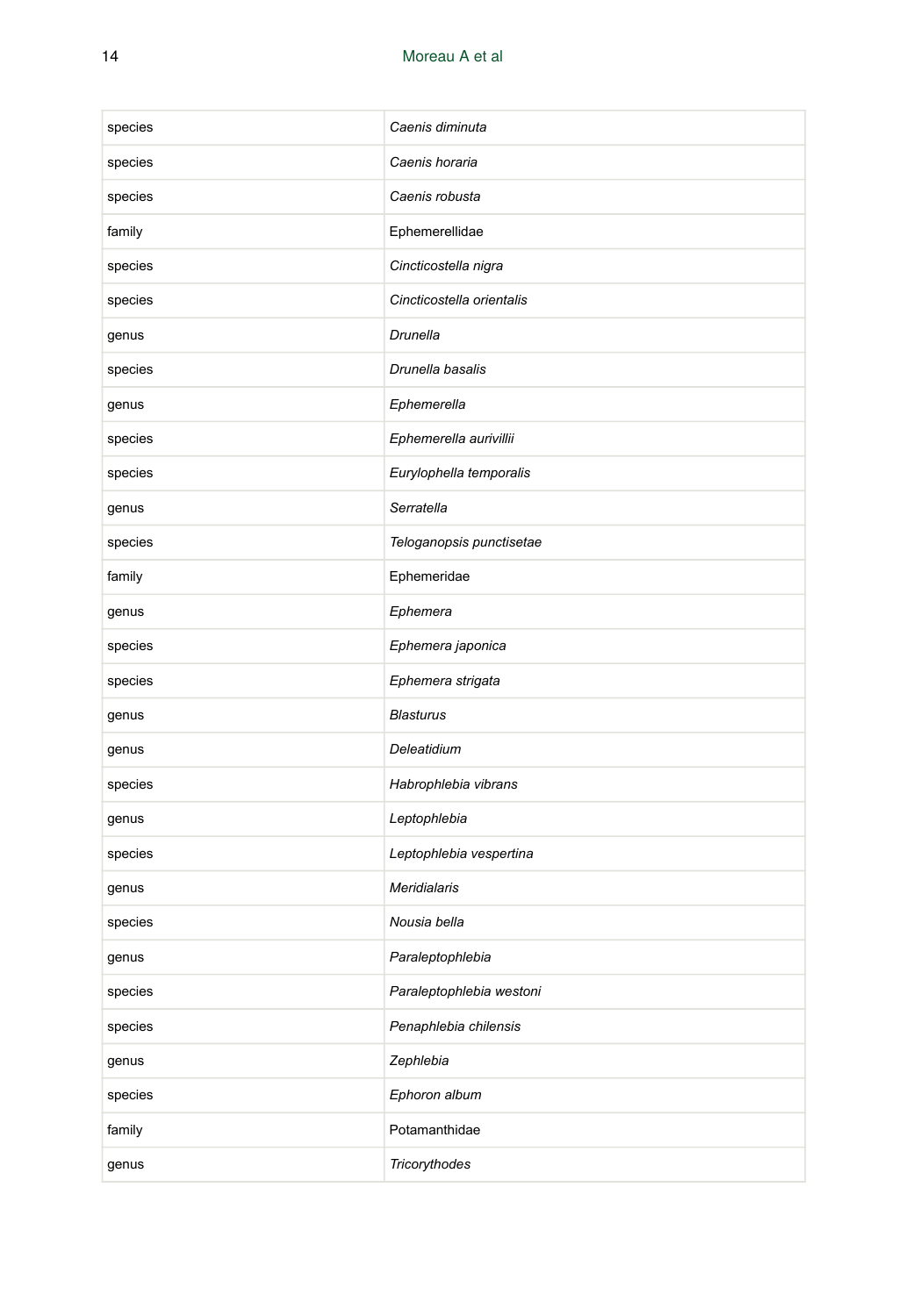| genus   | Ameletus                    |
|---------|-----------------------------|
| species | Ameletopsis perscitus       |
| species | Chiloporter eatoni          |
| family  | Ametropodidae               |
| family  | Baetidae                    |
| genus   | Acentrella                  |
| species | Acentrella gnom             |
| species | Baetiella japonica          |
| genus   | <b>Baetis</b>               |
| species | <b>Baetis thermicus</b>     |
| genus   | Callibaetis                 |
| species | Centroptilum luteolum       |
| species | Cloeon dipterum             |
| genus   | Heterocloeon                |
| genus   | Pseudocloeon                |
| species | Coloburiscus humeralis      |
| family  | Heptageniidae               |
| genus   | Cinygmula                   |
| genus   | Ecdyonurus                  |
| species | Ecdyonurus dispar           |
| genus   | Epeorus                     |
| species | Epeorus dispar              |
| species | Epeorus ikanonis            |
| species | Epeorus latifolium          |
| species | Epeorus pleuralis           |
| genus   | Heptagenia                  |
| species | Kageronia fuscogrisea       |
| genus   | Leucrocuta                  |
| species | Maccaffertium meririvulanum |
| genus   | Nixe                        |
| genus   | Rhithrogena                 |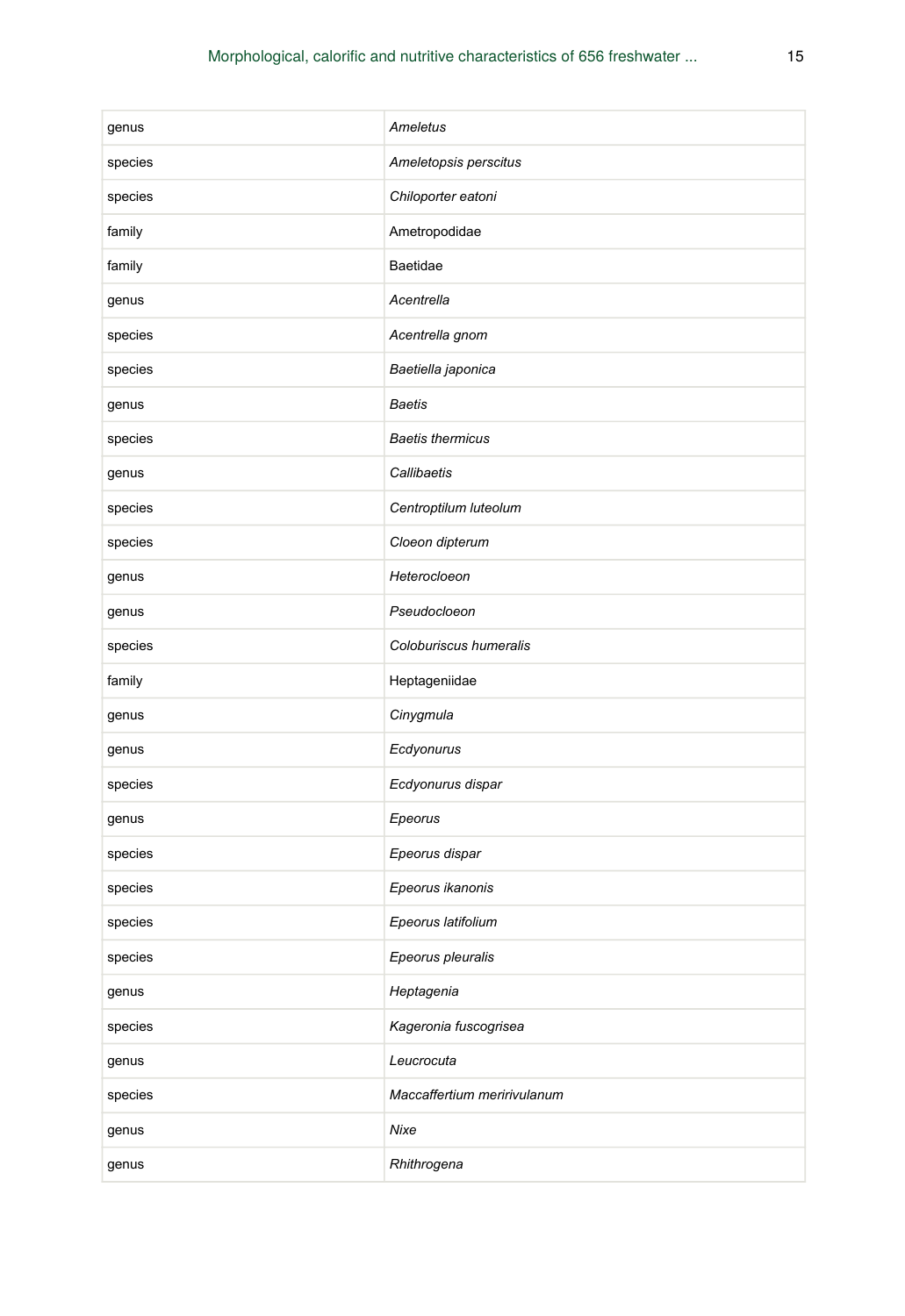| species | Stenacron carolina       |
|---------|--------------------------|
| species | Stenacron interpunctatum |
| genus   | Stenonema                |
| species | Stenonema modestum       |
| genus   | Isonychia                |
| species | Isonychia japonica       |
| genus   | <b>Nesameletus</b>       |
| genus   | <b>Metamonius</b>        |
| species | Siphlonisca aerodromia   |
| genus   | Siphlonurus              |
| order   | Hemiptera                |
| species | Aphelocheirus vittatus   |
| family  | Belostomatidae           |
| species | Lethocerus deyrollei     |
| species | Lethocerus indicus       |
| family  | Corixidae                |
| species | Callicorixa audeni       |
| species | Corisella mercenaria     |
| species | Corixa punctata          |
| species | Cymatia americana        |
| family  | Gerridae                 |
| family  | Nepidae                  |
| species | Laccotrephes japonensis  |
| species | Laccotrephes maculatus   |
| species | Laccotrephes ruber       |
| family  | Notonectidae             |
| species | Notonecta glauca         |
| species | Notonecta kirbyi         |
| species | Neoplea striola          |
| species | Microvelia macgregori    |
| order   | Hymenoptera              |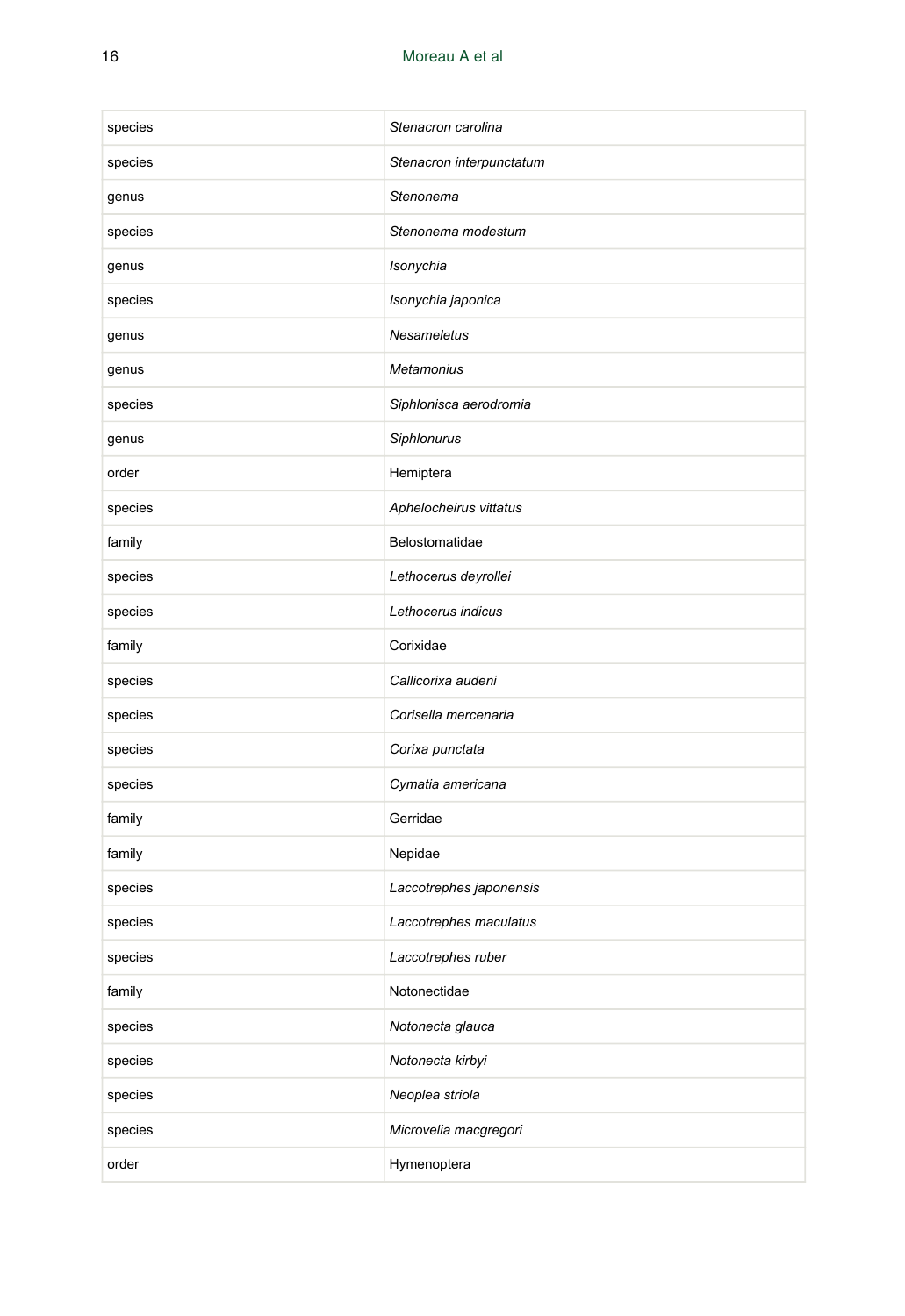| order    | Lepidoptera                  |
|----------|------------------------------|
| family   | Pyralidae                    |
| genus    | Petrophila                   |
| order    | Megaloptera                  |
| family   | Corydalidae                  |
| species  | Archichauliodes diversus     |
| species  | Corydalus cornutus           |
| species  | Nigronia serricornis         |
| species  | Parachauliodes continentalis |
| species  | Protohermes grandis          |
| family   | Sialidae                     |
| genus    | <b>Sialis</b>                |
| species  | Sialis aequalis              |
| species  | Sialis itasca                |
| species  | Sialis lutaria               |
| species  | Sialis velata                |
| order    | Neuroptera                   |
| order    | Odonata                      |
| suborder | Anisoptera                   |
| family   | Aeshnidae                    |
| genus    | Aeshna                       |
| species  | Aeshna interrupta            |
| species  | Cordulegaster maculata       |
| species  | Cordulia aenea               |
| genus    | Epitheca                     |
| species  | Epitheca cynosura            |
| species  | Epitheca semiaquea           |
| species  | Neurocordulia molesta        |
| genus    | Dromogomphus                 |
| family   | Gomphidae                    |
| genus    | Gomphus                      |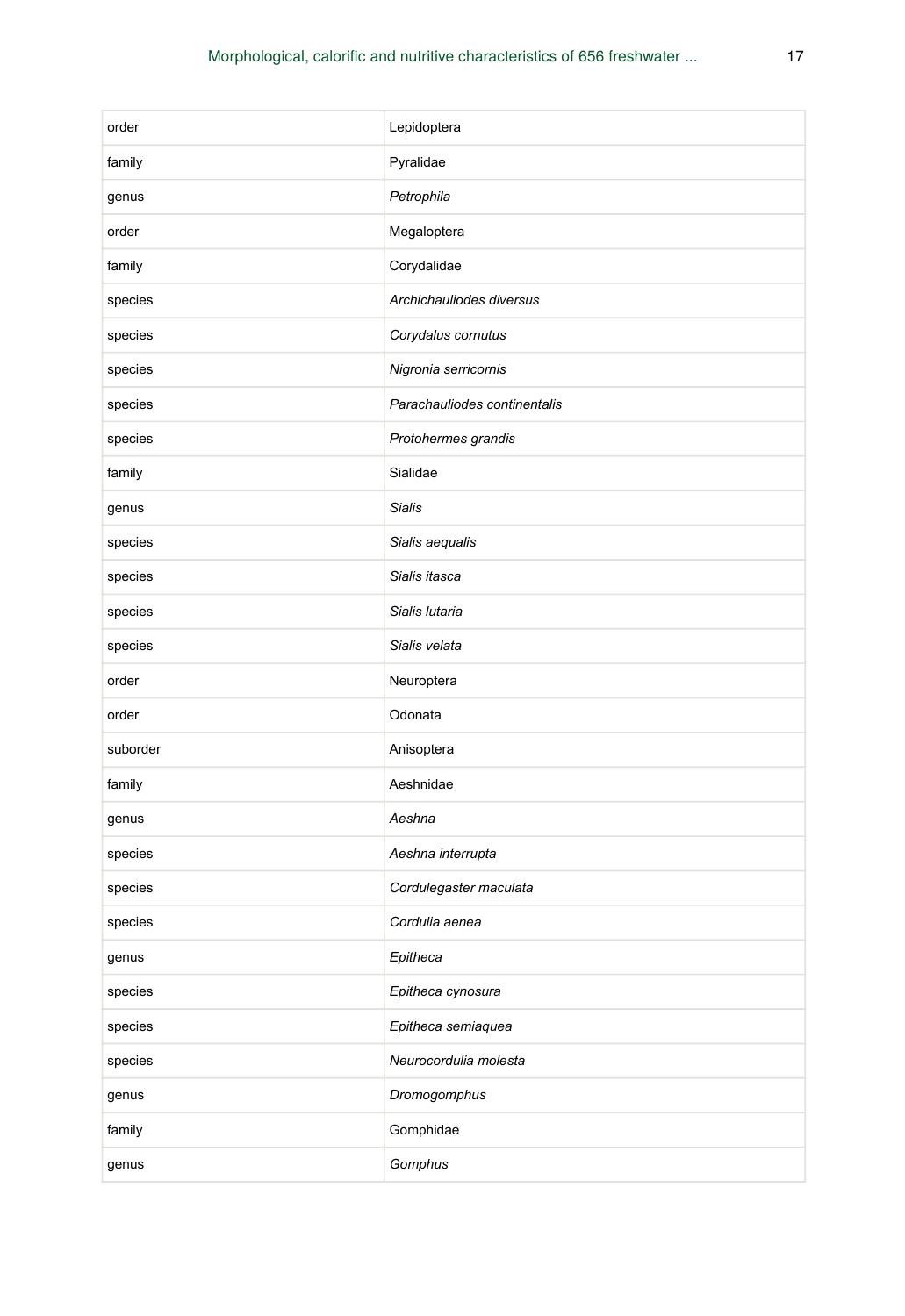| species  | Lanthus vernalis         |
|----------|--------------------------|
| species  | Megalogomphus superbus   |
| species  | Progomphus obscurus      |
| species  | Sieboldius albardae      |
| family   | Libellulidae             |
| species  | Celithemis fasciata      |
| species  | Crocothemis servilia     |
| species  | Erythemis simplicicollis |
| species  | Ladona deplanata         |
| genus    | Libellula                |
| species  | Plathemis lydia          |
| genus    | Procordulia              |
| species  | Sympetrum internum       |
| suborder | Zygoptera                |
| family   | Calopterygidae           |
| genus    | Calopteryx               |
| family   | Coenargionidae           |
| genus    | Argia                    |
| species  | Argia vivida             |
| species  | Coenagrion angulatum     |
| species  | Coenagrion resolutum     |
| species  | Enallagma boreale        |
| genus    | <b>Ischnura</b>          |
| species  | Ischnura elegans         |
| genus    | Xanthocnemis             |
| family   | Lestidae                 |
| species  | Lestes congener          |
| species  | Lestes disjunctus        |
| species  | Lestes dryas             |
| species  | Lestes malabaricus       |
| species  | Lestes rectangularis     |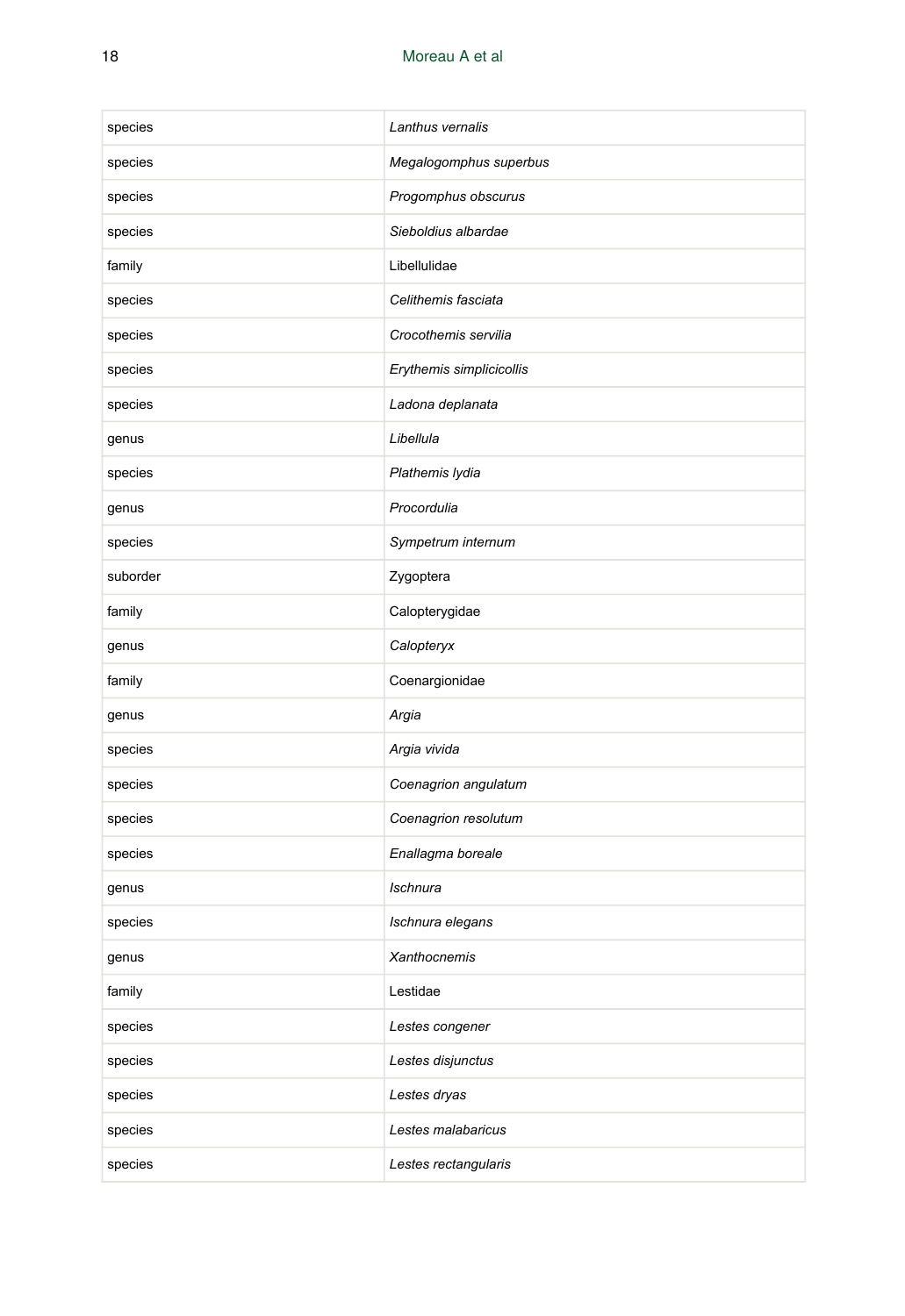| order   | Orthoptera                |
|---------|---------------------------|
| order   | Plecoptera                |
| species | Austroperla cyrene        |
| species | Klapopteryx kuscheli      |
| species | Stenoperla prasina        |
| species | Antarctoperla michaelseni |
| species | Aubertoperla illiesi      |
| species | Limnoperla jaffueli       |
| species | Notoperla archiplatae     |
| species | Notoperlopsis femina      |
| species | Potamoperla myrmidon      |
| species | Senzilloides panguipulli  |
| genus   | Zelandobius               |
| genus   | Zelandoperla              |
| genus   | Allocapnia                |
| species | Allocapnia rickeri        |
| family  | Chloroperlidae            |
| genus   | Sweltsa                   |
| genus   | Leuctra                   |
| family  | Nemouridae                |
| genus   | Amphinemura               |
| species | Amphinemura delosa        |
| species | Amphinemura wui           |
| species | Prostoia completa         |
| genus   | Tallaperla                |
| genus   | Acroneuria                |
| species | Acroneuria abnormis       |
| species | Acroneuria evoluta        |
| species | Agnetina capitata         |
| species | Beloneuria georgiana      |
| genus   | Caroperla                 |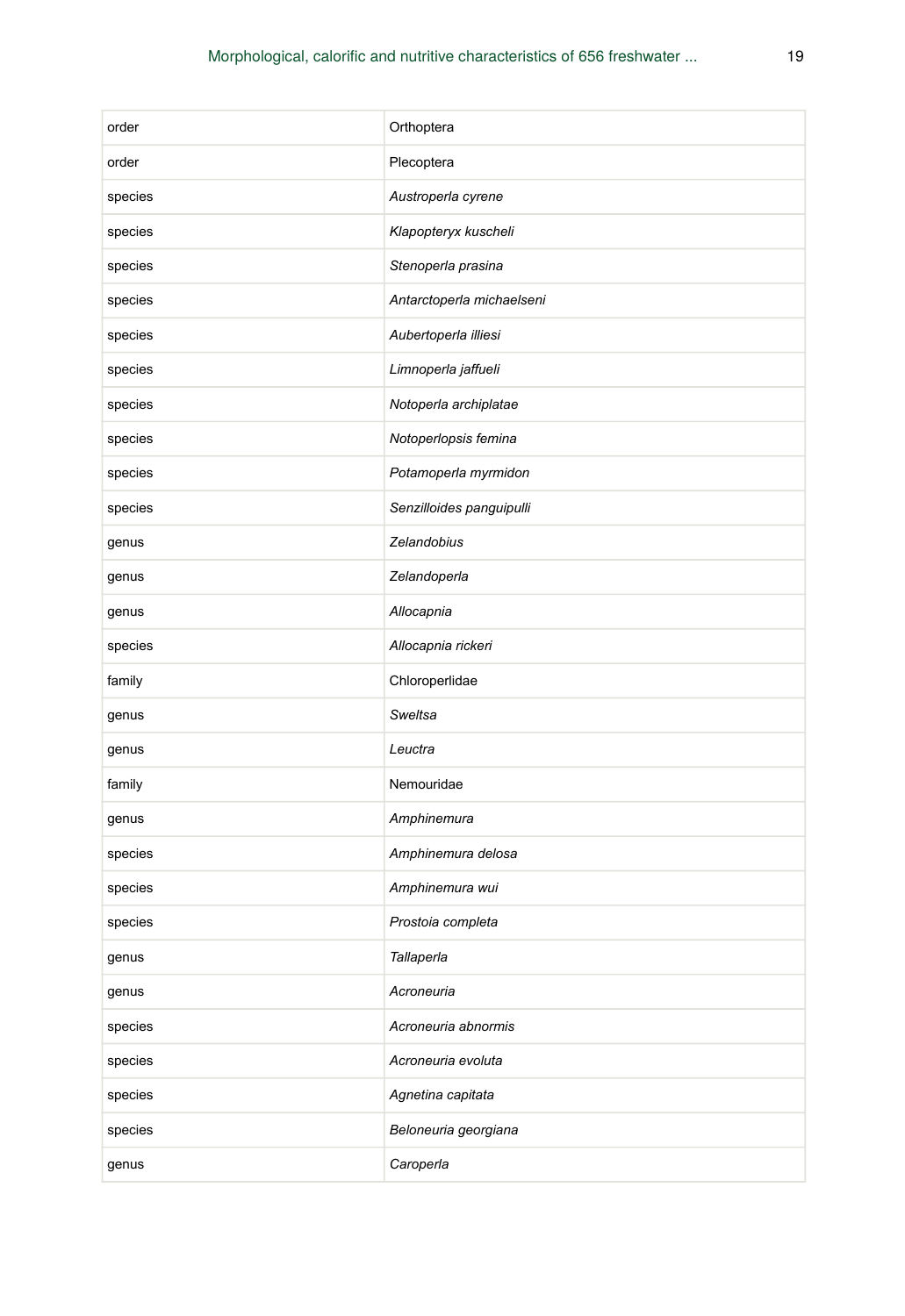| species | Eccoptura xanthenes   |
|---------|-----------------------|
| species | Kamimuria uenoi       |
| species | Kempnyela genualis    |
| genus   | Kiotina               |
| genus   | Neoperla              |
| species | Neoperla clymene      |
| genus   | Paragnetina           |
| species | Paragnetina kansensis |
| genus   | Perla                 |
| genus   | Perlesta              |
| species | Perlesta placida      |
| species | Perlinella drymo      |
| species | Pictetoperla gayi     |
| family  | Perlodidae            |
| species | Clioperla clio        |
| genus   | Isogenus              |
| genus   | Isoperla              |
| species | Isoperla bilineata    |
| species | Isoperla namata       |
| species | Isoperla signata      |
| species | Malirekus hastatus    |
| genus   | Perlodes              |
| genus   | <b>Stavsolus</b>      |
| species | Pteronarcys dorsata   |
| species | Pteronarcys scotti    |
| genus   | Strophopteryx         |
| species | Strophopteryx limata  |
| genus   | Taeniopteryx          |
| species | Taeniopteryx lita     |
| order   | Trichoptera           |
| family  | Ecnomidae             |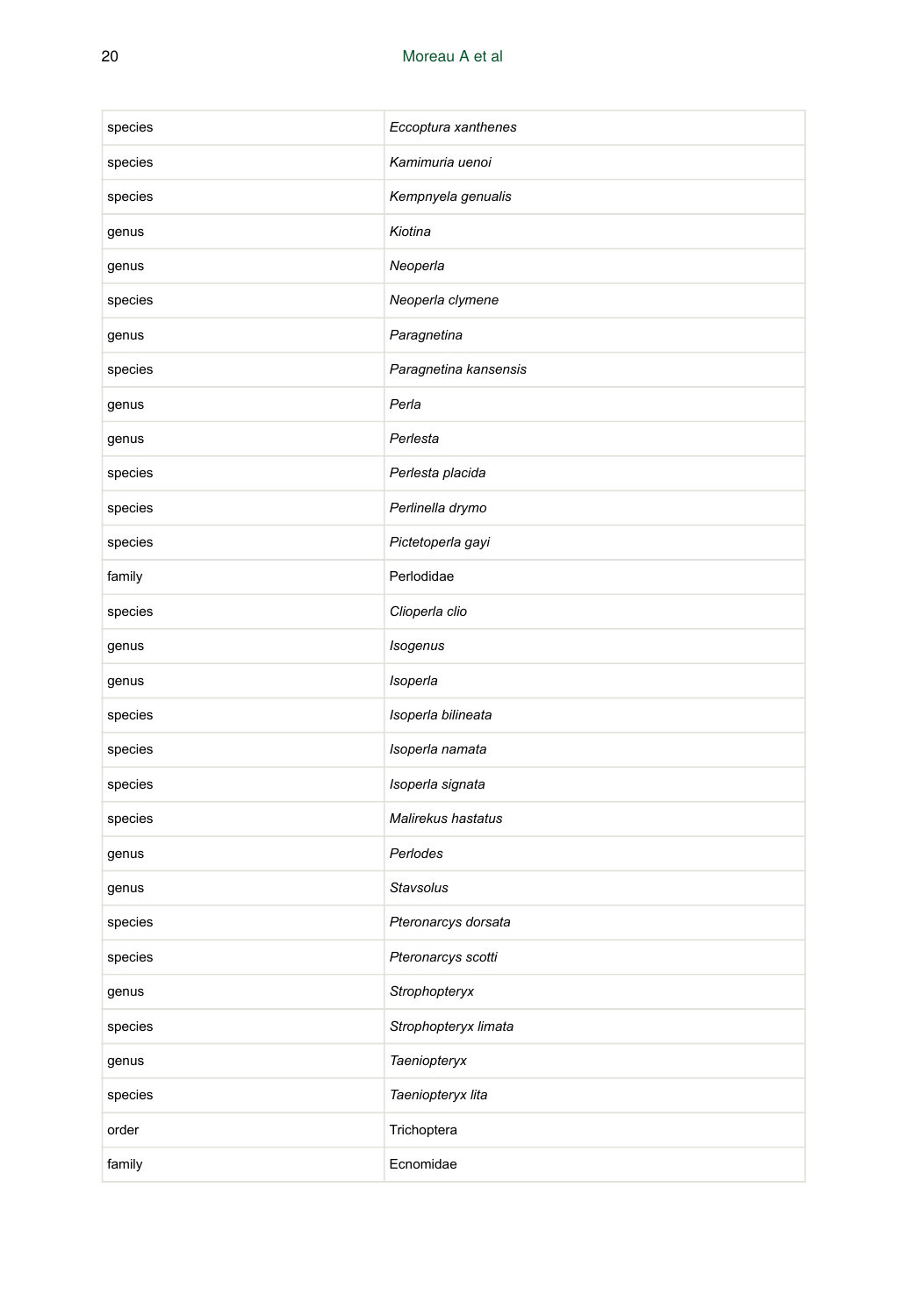| species | Ecnomus tenellus             |
|---------|------------------------------|
| family  | Hydropsychidae               |
| genus   | Aoteapsyche                  |
| genus   | Cheumatopsyche               |
| species | Cheumatopsyche infascia      |
| genus   | Hydropsyche                  |
| species | Hydropsyche albicephala      |
| species | Hydropsyche dissimulata      |
| species | Hydropsyche elissoma         |
| species | Hydropsyche pellucidula      |
| species | Hydropsyche sparna           |
| species | Hydropsyche incommoda        |
| species | Macronema pseudoneura        |
| species | Macrostemum carolina         |
| genus   | Smicridea                    |
| genus   | Chimarra                     |
| genus   | Dolophilodes                 |
| family  | Polycentropodidae            |
| genus   | Cyrnus                       |
| species | Cyrnus crenaticornis         |
| species | Cyrnus flavidus              |
| species | Cyrnus trimaculatus          |
| genus   | Neureclipsis                 |
| genus   | Polycentropus                |
| species | Polycentropus flavomaculatus |
| family  | Psychomyiidae                |
| species | Lype diversa                 |
| species | Tinodes waeneri              |
| species | Stenopsyche marmorata        |
| species | Stenopsyche sauteri          |
| genus   | <b>Brachycentrus</b>         |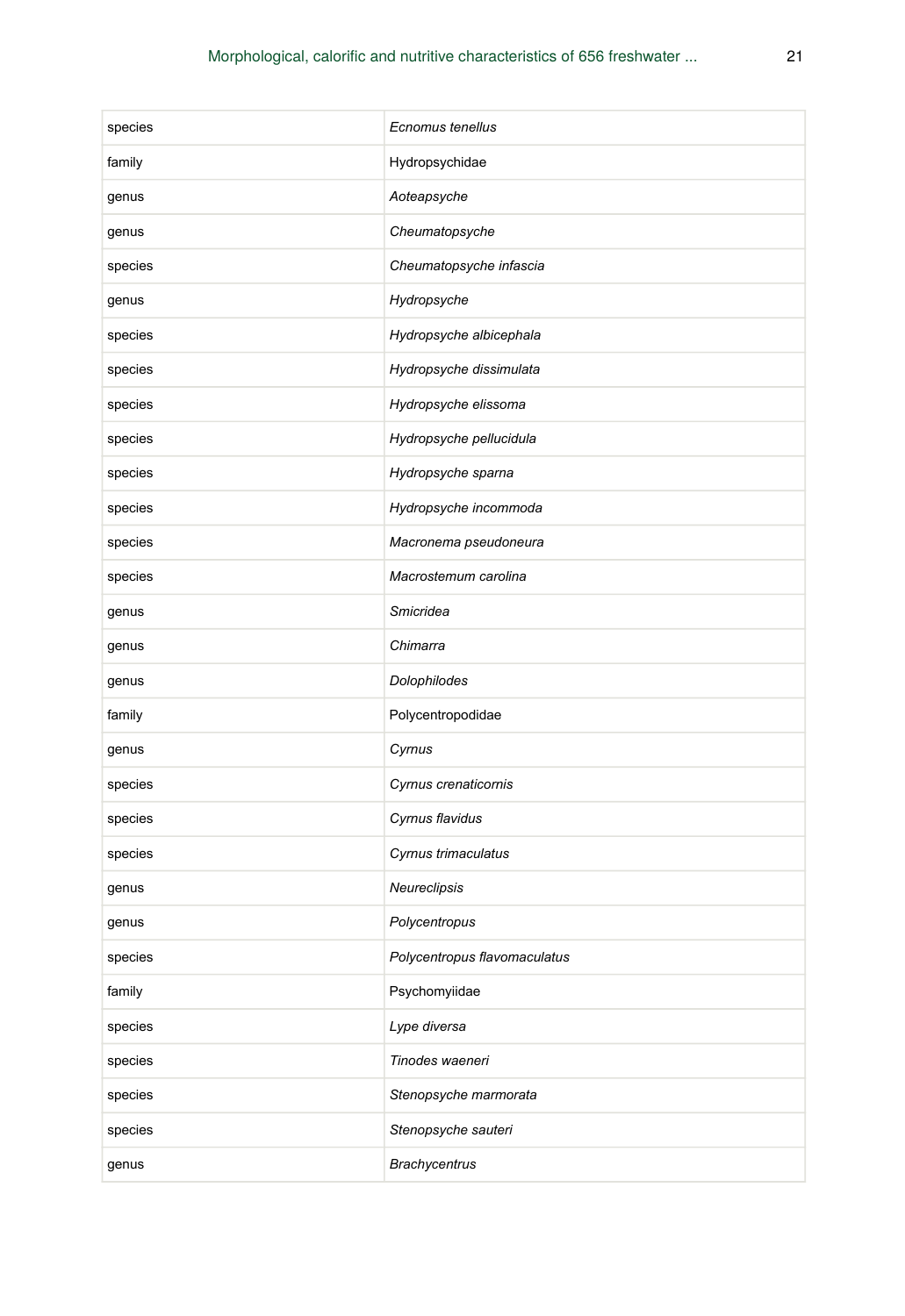| species | Brachycentrus etowahensis |
|---------|---------------------------|
| genus   | Micrasema                 |
| species | Micrasema quadriloba      |
| genus   | Phylloicus                |
| species | Olinga feredayi           |
| genus   | Pycnocentrodes            |
| species | Goera japonica            |
| genus   | Helicopsyche              |
| genus   | Lepidostoma               |
| family  | Leptoceridae              |
| genus   | Athripsodes               |
| species | Athripsodes aterrimus     |
| genus   | Ceraclea                  |
| species | Mystacides longicornis    |
| species | Mystacides nigra          |
| genus   | Nectopsyche               |
| genus   | <b>Oecetis</b>            |
| species | Triaenodes tardus         |
| family  | Limnephilidae             |
| genus   | Anabolia                  |
| species | Anabolia bimaculata       |
| species | Anabolia furcata          |
| species | Dicosmoecus jozankeanus   |
| species | Hydatophylax festivus     |
| species | Ironoquia parvula         |
| genus   | Limnephilus               |
| species | Limnephilus janus         |
| species | Limnephilus rhombicus     |
| species | Philarctus quaeris        |
| species | Potamophylax cingulatus   |
| species | Pycnopsyche guttifera     |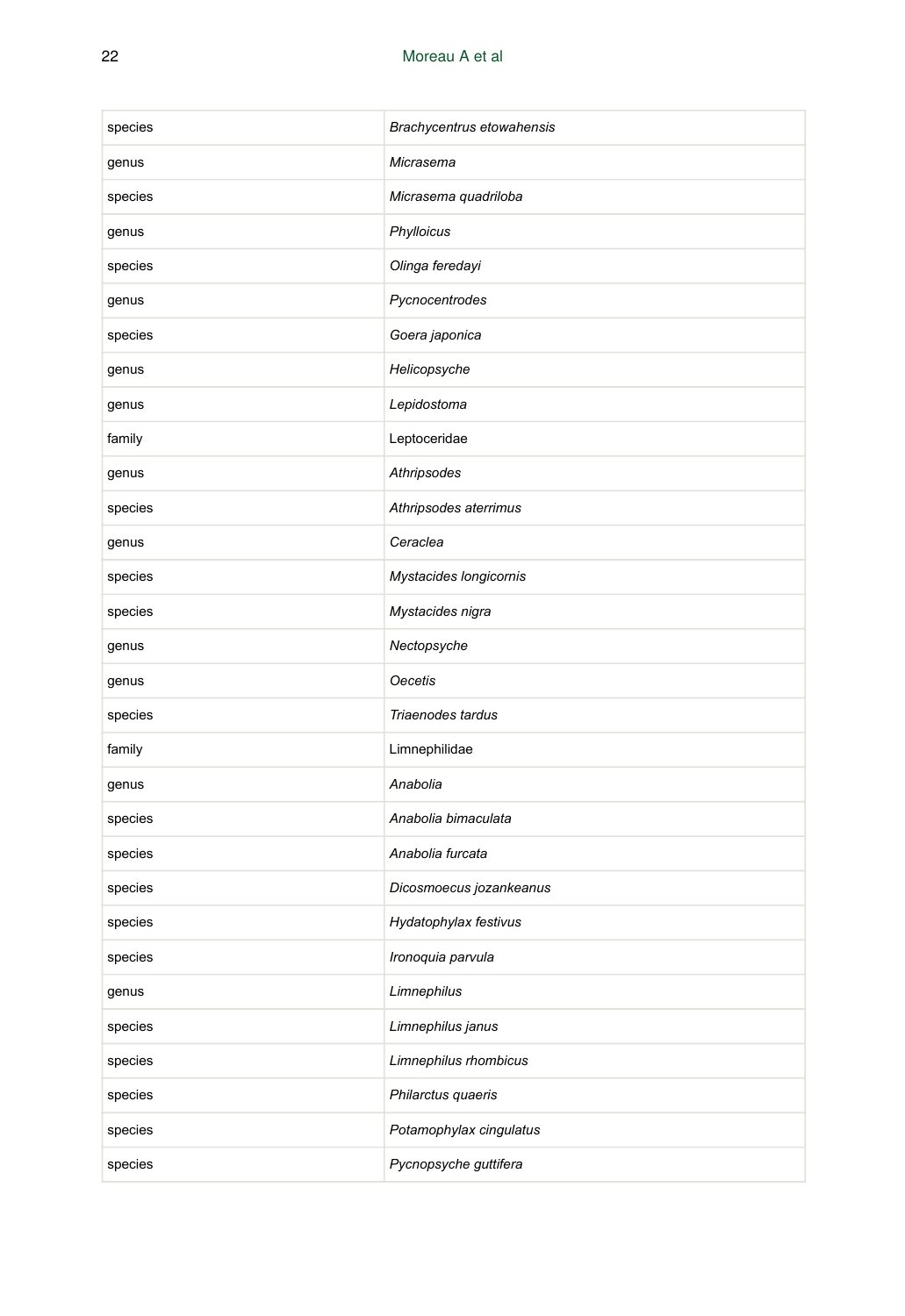| species | Pycnopsyche lepida       |
|---------|--------------------------|
| species | Pycnopsyche luculenta    |
| species | Pycnopsyche scabripennis |
| species | Molanna angustata        |
| genus   | Psilotreta               |
| family  | Phryganeidae             |
| species | Agrypnia obsoleta        |
| genus   | Phryganea                |
| species | Phryganea cinerea        |
| genus   | Ptilostomis              |
| family  | Sericostomatidae         |
| species | Agarodes libalis         |
| species | Fattigia pele            |
| species | Parasericostoma ovale    |
| genus   | Glossosoma               |
| species | Glossosoma altaicum      |
| species | Glossosoma nigrior       |
| species | Glossosoma ussuricum     |
| family  | Hydrobiosidae            |
| genus   | Neoatopsyche             |
| genus   | Rheochorema              |
| genus   | Cailloma                 |
| family  | Hydroptilidae            |
| genus   | Hydroptila               |
| genus   | Orthotrichia             |
| genus   | Oxyethira                |
| genus   | Paroxyethira             |
| family  | Rhyacophilidae           |
| genus   | Rhyacophila              |
| species | Rhyacophila kawamurae    |
| species | Rhyacophila vao          |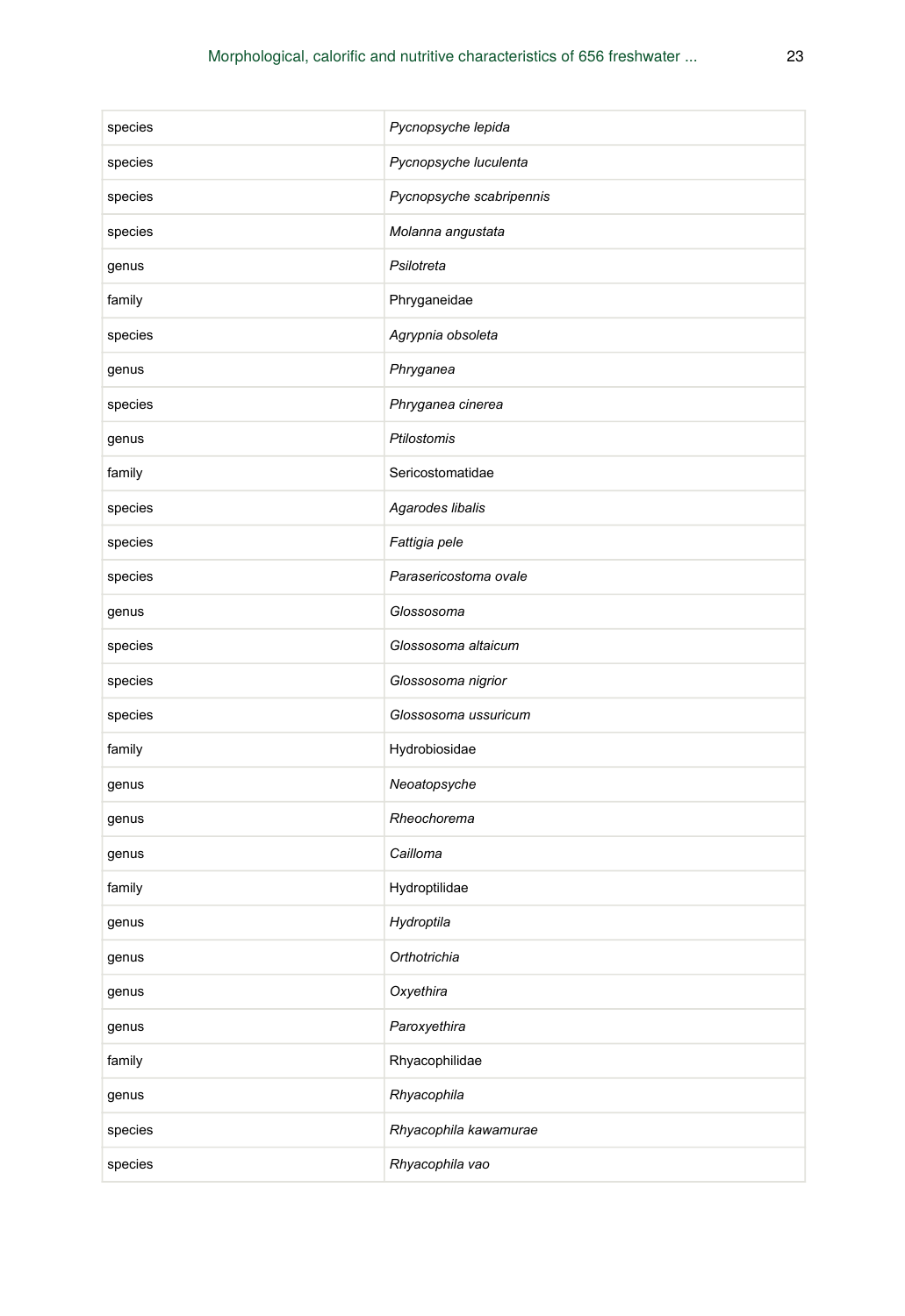| family  | Corbiculidae               |
|---------|----------------------------|
| species | Dreissena polymorpha       |
| family  | Sphaeriidae                |
| genus   | Pisidium                   |
| species | Pisidium casertanum        |
| family  | Hyriidae                   |
| family  | Unionidae                  |
| species | Anodonta cataracta         |
| species | Elliptio complanata        |
| species | Leptodea ochracea          |
| species | Parreysia favidens         |
| species | Parreysia khadakvaslaensis |
| class   | Gastropoda                 |
| family  | Viviparidae                |
| species | Bellamya dissimilis        |
| family  | Amnicolidae                |
| species | Amnicola stenothyroides    |
| family  | Bithyniidae                |
| species | Bithynia tentaculata       |
| family  | Hydrobiidae                |
| species | Potamopyrgus antipodarum   |
| family  | Bithyniidae                |
| species | Elimia cahawbensis         |
| species | Elimia carinifera          |
| species | Elimia fascinans           |
| species | Elimia variata             |
| species | Pleurocera canaliculatum   |
| family  | Thiaridae                  |
| species | Melanoides tuberculata     |
| family  | Valvatidae                 |
| species | Valvata cristata           |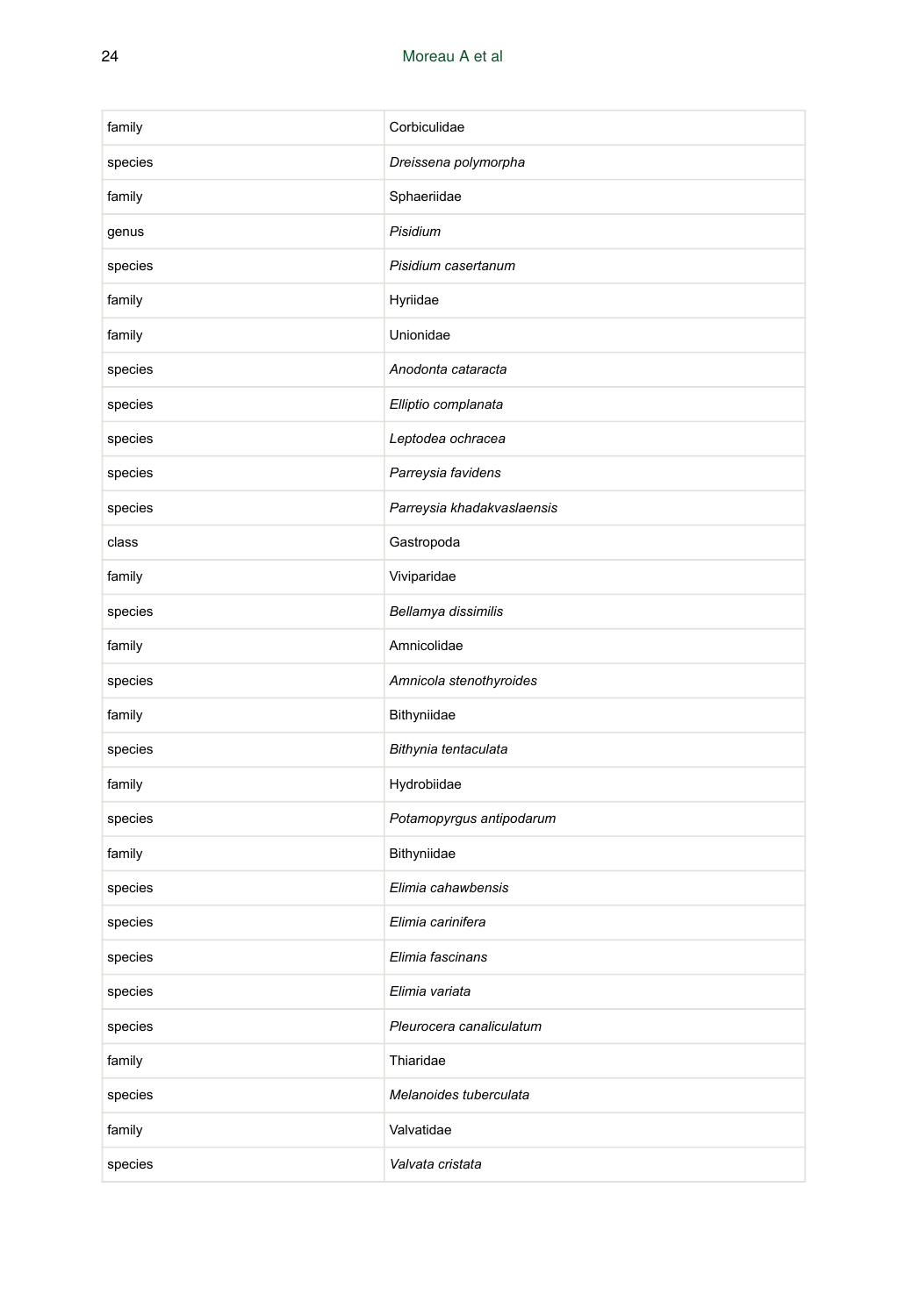| species | Succinea ovalis       |
|---------|-----------------------|
| family  | Acroloxidae           |
| species | Chilina gibbosa       |
| species | Chilina patagonica    |
| family  | Lymnaeidae            |
| species | Lymnaea stagnalis     |
| species | Radix peregra         |
| family  | Physidae              |
| family  | Planorbidae           |
| genus   | Ancylus               |
| species | Anisus vortex         |
| genus   | Gyraulus              |
| species | Gyraulus albus        |
| species | Gyraulus crista       |
| species | Hippeutis complanatus |
| species | Planorbis indicus     |
| phylum  | Platyhelminthes       |
| class   | Rhabditophora         |
| order   | Tricladida            |
| species | Dendrocoelum lacteum  |
| species | Cura foremanii        |
| species | Dugesia tigrina       |
| genus   | Girardia              |
| species | Girardia tigrina      |
| species | Polycelis nigra       |

# **Temporal coverage**

**Notes:** The oldest publication was published in 1935 and the most recent in 2020.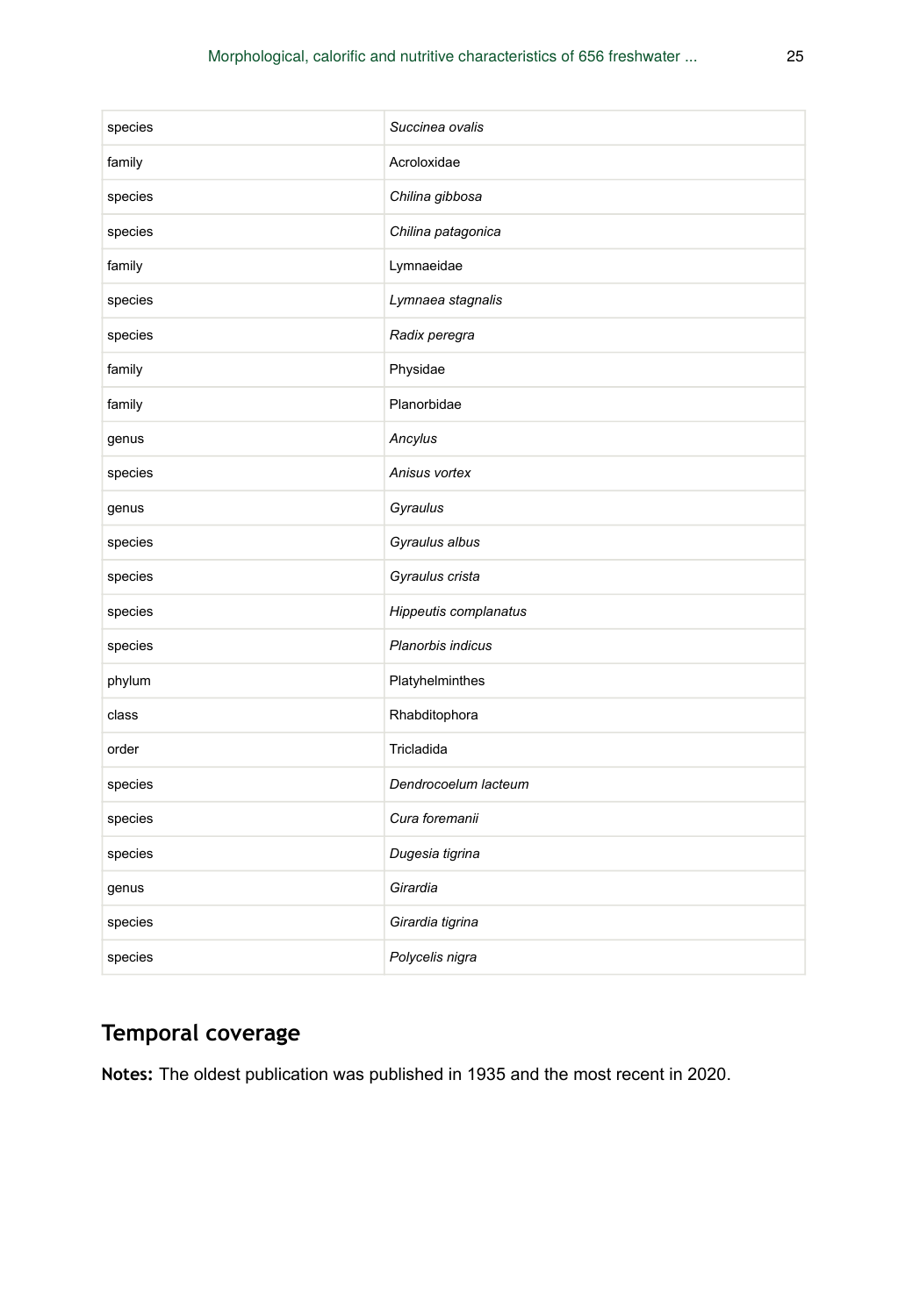## **Usage licence**

**Usage licence:** Creative Commons Public Domain Waiver (CC-Zero)

## **Data resources**

**Data package title:** Freshwater invertebrates characteristics data

**Number of data sets:** 1

**Data set name:** Freshwater invertebrates characteristics data

**Data format:** .txt

**Description:** This dataset describes 14 characteristics (size, dry weight, gross energy, crude protein etc.) for 656 taxa of freshwater invertebrates (Suppl. material [1](#page-33-1)). Headers corresponding to variable names are included as the first row in the data file. Each characteristic is subdivided into two categories, "value" corresponding to the value of the variable with sometimes a note corresponding to the comment associated with the value ("WS" for "with shell" and "SR" for "shell removed") and "reference" corresponding to the literature reference (Suppl. material [2](#page-33-2)). The datasets are deposited in Dryad (doi: [10.5061/dryad.j3tx95xfg](https://doi.org/10.5061/dryad.j3tx95xfg)).

| Column label    | <b>Column description</b>                                                                                                                               |
|-----------------|---------------------------------------------------------------------------------------------------------------------------------------------------------|
| ID              | Unique number corresponding to a described taxa                                                                                                         |
| Phylum          | Identification of taxa (Phylum)                                                                                                                         |
| Subphylum       | Identification of taxa (Subphylum)                                                                                                                      |
| Class           | Identification of taxa (Class)                                                                                                                          |
| <b>Subclass</b> | Identification of taxa (Subclass)                                                                                                                       |
| Order           | Identification of taxa (Order)                                                                                                                          |
| Suborder        | Identification of taxa (Suborder)                                                                                                                       |
| Family          | Identification of taxa (Familly)                                                                                                                        |
| Genus           | Identification of taxa (Genus)                                                                                                                          |
| Species         | Identification of taxa (Genus + Species)                                                                                                                |
| Taxa            | Identification of taxa (Taxa)                                                                                                                           |
| LifeStage       | The life stage of the taxa, i.e. "Larvae", "Larvae I", "Larvae II", "Larvae III", "Larvae IV", "Larvae<br>V", "Larvae VI", "Nymph", "Pupae" or "Adult". |
| TL (value)      | Total length in millimetres                                                                                                                             |
|                 | HW/SW (value)   Head width / Shell width in millimetres                                                                                                 |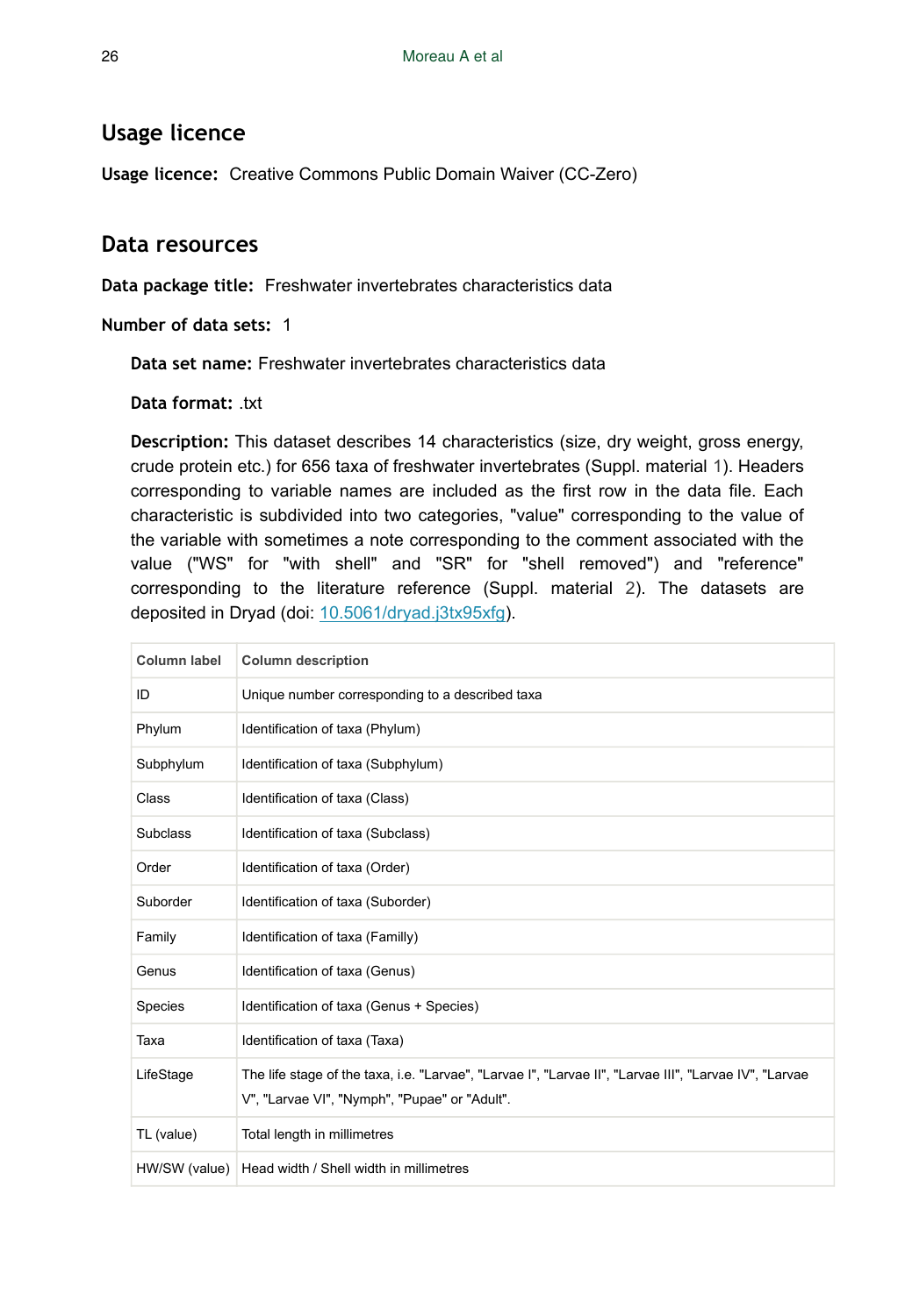| BL/SL (value)             | Body length / Shell length in millimetres          |
|---------------------------|----------------------------------------------------|
| WW (value)                | Wet weight in milligrams                           |
| DW (value)                | Dry weight in milligrams                           |
|                           | GE-WW (value) Gross energy in cal/g of wet weight  |
| GE-DW (value)             | Gross energy in cal/g of dry weight                |
| <b>GE-AFDW</b><br>(value) | Gross energy in cal/g of ash free dry weight       |
| Protein (value)           | Crude protein in % of aggregate dry weight         |
| Lipid (value)             | Crude lipid in % of aggregate dry weight           |
| Fibre (value)             | Crude fibre in % of aggregate dry weight           |
| NFE (value)               | Nitrogen Free Extract in % of aggregate dry weight |
| Ash (value)               | Ash in % of aggregate dry weight                   |
| Water (value)             | Water in % of aggregate dry weight                 |

## **Additional information**

### **Steps of database building**

- 1. **Classification and characteristics of freshwater invertebrates**: A literature review of the different morphological, calorific and nutritive characteristics of freshwater invertebrates was established. They were classified from phylum to species from three manuals of references ([Balian et al. 2008a](#page-28-4), [Thorp and Covich](#page-32-11) [2009](#page-32-11), [Thorp and Rogers 2011\)](#page-32-12). In this review, 104 scientific publications were used and 14 criteria were described: total length, head width or shell width, body length or shell length, wet weight, dry weight, gross energy of wet weight, gross energy of dry weight, gross energy of ash free dry weight, crude protein, crude lipid, crude fibre, nitrogen free extract, proportion of ash and water.
- 2. **Referencing and retranscription of literature values**: Publications presenting original data or non-published data from another study were cited. Within publications, the values of the different criteria were represented heterogeneously (e.g. different measure units, taxonomic level). Due to this heterogeneity, all values were transformed to obtain a homogeneous set of measurement units and taxonomic level (i.e. μm in mm, µg in mg, kcal/g in cal/g, J/g in cal/g  $(1 J = 0.239006 \text{ cal})$ , kJ/g in cal/g).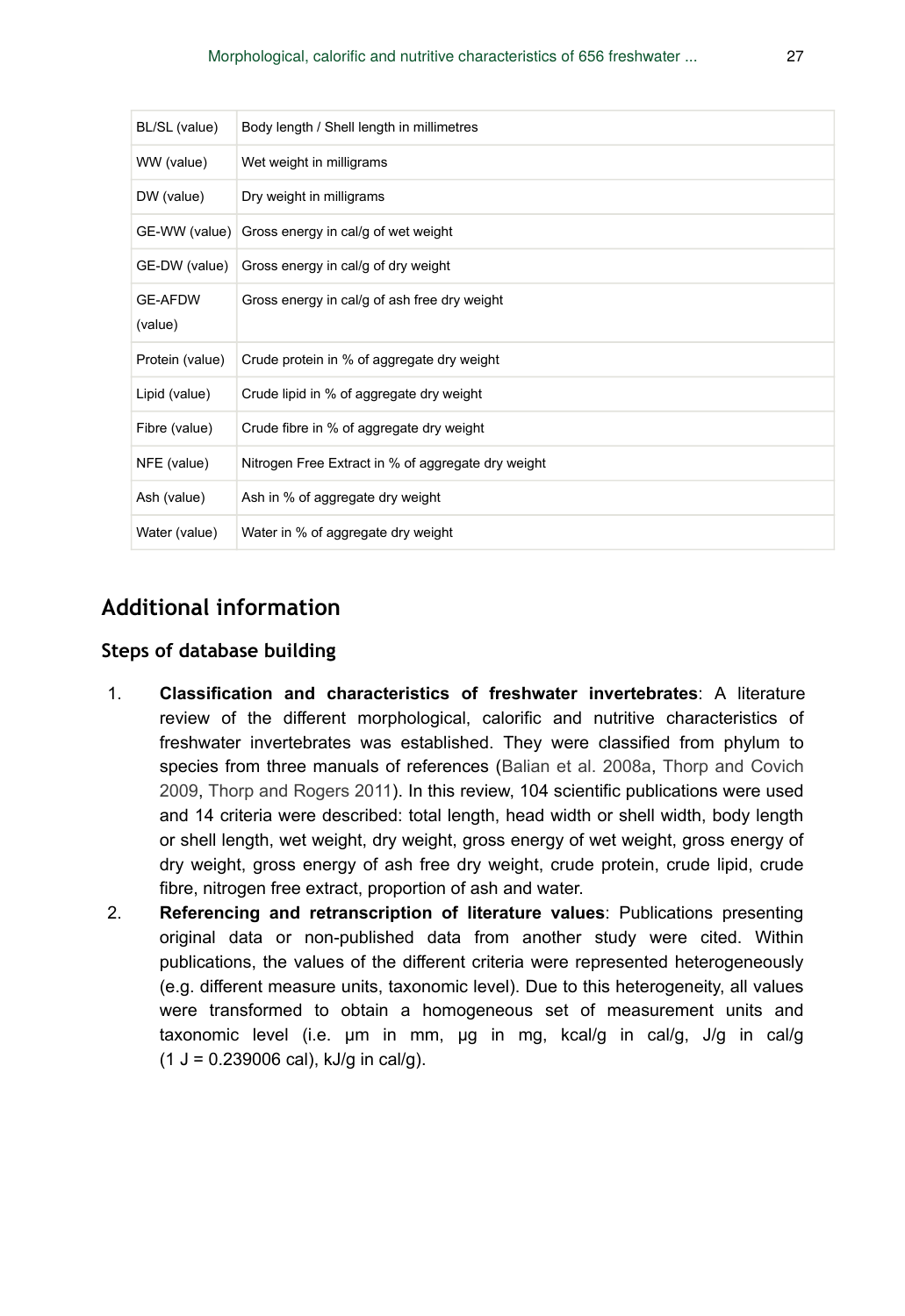#### **Prospects for use**

Scientific literature shows that abundance of food resource is one of the first things that the animal ecologists measure when they want to understand the species they are studying, whether it is individual behaviour, reproduction or even population dynamics ([Newton](#page-31-12) 1998). Thus, estimates of biomass or the calorific equivalent of freshwater organisms are necessary in the study of the food ecology of fish, amphibians or even birds. For example, the availability of food is often considered to be a fundamental factor affecting the migration and reproduction of animals, especially birds. For example, Anatidae conventionally have a diet dominated by seeds and plant matter in winter, but aquatic invertebrates dominate in spring and summer ([Krapu and Reinecke 1994](#page-31-13)). Thus, the annual migration of Anatidae between the wintering and breeding site is often explained by the exploitation of abundant food resources at higher latitudes to increase breeding success ([Berthold et al. 2003\)](#page-29-13). In addition, many scientists agree that migration is programmed according to local peaks of food abundance at successive stopover sites in order to feed during migration and prepare for reproduction [\(Ankney et al. 1991,](#page-28-5) [Drent and Daan 2002\)](#page-30-15). After prenuptial migration, the majority of surface ducks must efficiently replenish fat and protein stores because egg formation and incubation are expensive processes ([Alisauskas and Ankney 1992\)](#page-28-6). Consequently, the abundance of food appears to be a decisive factor in the choice of breeding habitat [\(Pöysä et al. 2000](#page-32-13)). For all these reasons, the abundance, biomass and nutritional value of invertebrates are essential in studying habitat choice, reproductive success and annual cycles of dabbling ducks ([Batt et al. 1992\)](#page-28-7). In addition, prey size is essential to understand the food ecology of the organisms studied. For example, the Northern Shoveler has a spatula-shaped beak made up of many lamellae. This physical characteristic allows it to select only small prey, giving it a specific food niche. Thus, it is important to know the size of the prey available in order to understand the use of a site by this species.

The abundance, biomass and nutritional value of freshwater invertebrates are, therefore, essential in the study of predatory of freshwater invertebrates ([Towers et al. 1994\)](#page-32-14). The most common method for determining the wet or dry weight of aquatic invertebrates is to directly weigh individual specimens [\(Smock 1980](#page-32-15)). However, this approach often takes time and is prone to error if individuals were fixed ([Downing 1984](#page-29-14)). Indeed, preservative often modifies the fresh mass of conserved invertebrates ([Johnston and Cunjak 1999\)](#page-31-14). The dry mass measurement has the disadvantage of rendering the sample unusable for further examination following the drying process [\(Towers et al. 1994\)](#page-32-14). In this case, a table synthesising the biometric and calorific data of freshwater invertebrates is a real benefit for the ecologist. Indeed, this table will allow freshwater ecologists to estimate biomass, energy and size class of freshwater invertebrates at survey sites quickly and economically.

However, it is important to note that there is variation in calorific values due to the collection season, the diet of the organisms and the sex of the individuals ([Arzel et al.](#page-28-0) 2009). In addition, there is variation in individual values because the measurements taken almost always include the intestinal contents of the organisms or because females carrying eggs should have the highest values for a given species ([Cumminns 1967](#page-29-15)). Given the errors that environmentalists face, it might be more realistic to use a median or overall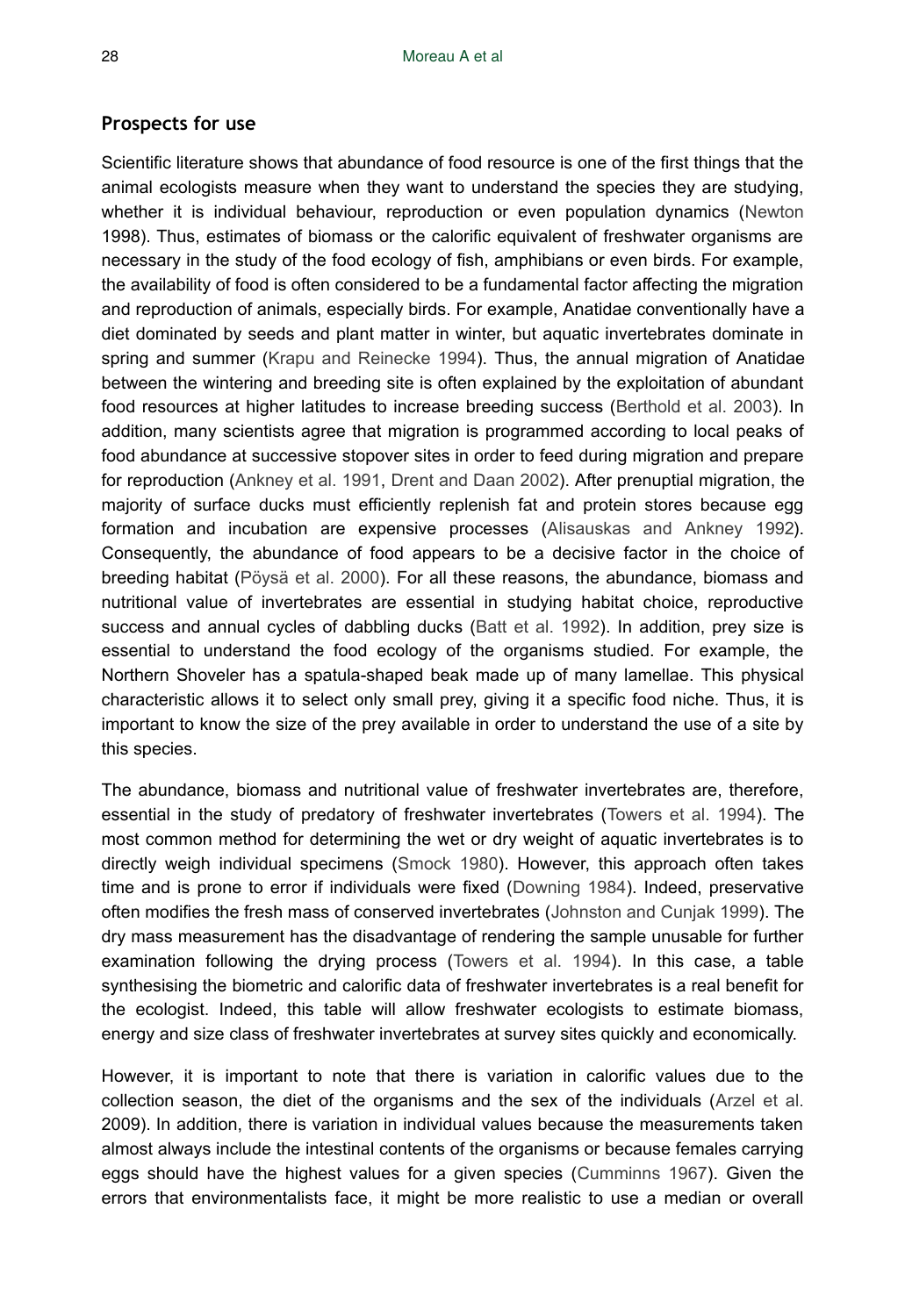calorific value. For the taxon studied, this value is, thus, easily obtainable thanks to this table. Indeed, the comparison of values for the same species obtained in different laboratories should allow problems due to seasonal differences, habitat and diet to be overcome [\(Johnston and Cunjak 1999\)](#page-31-14).

## **References**

- <span id="page-28-6"></span>• Alisauskas R, Ankney CD (1992) Spring Habitat Use and Diets of Midcontinent Adult Lesser Snow Geese. The Journal of Wildlife Management 56 (1): 43‑54. [https://doi.org/](https://doi.org/10.2307/3808789) [10.2307/3808789](https://doi.org/10.2307/3808789)
- <span id="page-28-1"></span>• Anderson JT, Smith LM (2000) Invertebrate response to moist‐soil management of playa wetlands. Ecological Applications 10 (2): 550‑558. [https://doi.org/10.2307/](https://doi.org/10.2307/2641114) [2641114](https://doi.org/10.2307/2641114)
- <span id="page-28-5"></span>• Ankney CD, Afton A, Alisauskas R (1991) The Role of Nutrient Reserves in Limiting Waterfowl Reproduction. The Condor 93 (4): 1029‑1032. [https://doi.org/10.2307/](https://doi.org/10.2307/3247743) [3247743](https://doi.org/10.2307/3247743)
- <span id="page-28-3"></span>• Appeltans W, Ahyong S, Anderson G, Angel M, Artois T, Bailly N, Bamber R, Barber A, Bartsch I, Berta A, Błażewicz-Paszkowycz M, Bock P, Boxshall G, Boyko C, Brandão S, Bray R, Bruce N, Cairns S, Chan T, Cheng L, Collins A, Cribb T, Curini-Galletti M, Dahdouh-Guebas F, Davie PF, Dawson M, De Clerck O, Decock W, De Grave S, de Voogd N, Domning D, Emig C, Erséus C, Eschmeyer W, Fauchald K, Fautin D, Feist S, Fransen CJ, Furuya H, Garcia-Alvarez O, Gerken S, Gibson D, Gittenberger A, Gofas S, Gómez-Daglio L, Gordon D, Guiry M, Hernandez F, Hoeksema B, Hopcroft R, Jaume D, Kirk P, Koedam N, Koenemann S, Kolb J, Kristensen R, Kroh A, Lambert G, Lazarus D, Lemaitre R, Longshaw M, Lowry J, Macpherson E, Madin L, Mah C, Mapstone G, McLaughlin P, Mees J, Meland K, Messing C, Mills C, Molodtsova T, Mooi R, Neuhaus B, Ng PL, Nielsen C, Norenburg J, Opresko D, Osawa M, Paulay G, Perrin W, Pilger J, Poore GB, Pugh P, Read G, Reimer J, Rius M, Rocha R, Saiz-Salinas J, Scarabino V, Schierwater B, Schmidt-Rhaesa A, Schnabel K, Schotte M, Schuchert P, Schwabe E, Segers H, Self-Sullivan C, Shenkar N, Siegel V, Sterrer W, Stöhr S, Swalla B, Tasker M, Thuesen E, Timm T, Todaro A, Turon X, Tyler S, Uetz P, van der Land J, Vanhoorne B, van Ofwegen L, van Soest RM, Vanaverbeke J, Walker-Smith G, Walter C, Warren A, Williams G, Wilson S, Costello M (2012) The magnitude of global marine species diversity. Current Biology 22 (23): 2189‑2202. <https://doi.org/10.1016/j.cub.2012.09.036>
- <span id="page-28-0"></span>• Arzel C, Elmberg J, Guillemain M, Lepley M, Bosca F, Legagneux P, Nogues J (2009) A flyway perspective on food resource abundance in a long-distance migrant, the Eurasian teal (*Anas crecca*). Journal of Ornithology 150 (1): 61‑73. [https://doi.org/](https://doi.org/10.1007/s10336-008-0318-6) [10.1007/s10336-008-0318-6](https://doi.org/10.1007/s10336-008-0318-6)
- <span id="page-28-4"></span>• Balian EV, Lévêque C, Segers H, Martens K (2008a) Freshwater animal diversity assessment. Edition 1. Springer Netherlands <https://doi.org/10.1007/978-1-4020-8259-7>
- <span id="page-28-2"></span>• Balian EV, Segers H, Lévèque C, Martens K (2008b) The freshwater animal diversity assessment: an overview of the results. Hydrobiologia 595 (1): 627‑637. [https://doi.org/](https://doi.org/10.1007/s10750-007-9246-3) [10.1007/s10750-007-9246-3](https://doi.org/10.1007/s10750-007-9246-3)
- <span id="page-28-7"></span>• Batt BJ, Anderson M, Afton A (1992) Ecology and Management of Breeding Waterfowl. Minne ed. edition. University of Minnesota Press, 664 pp. [ISBN 978-0-8166-6832-8]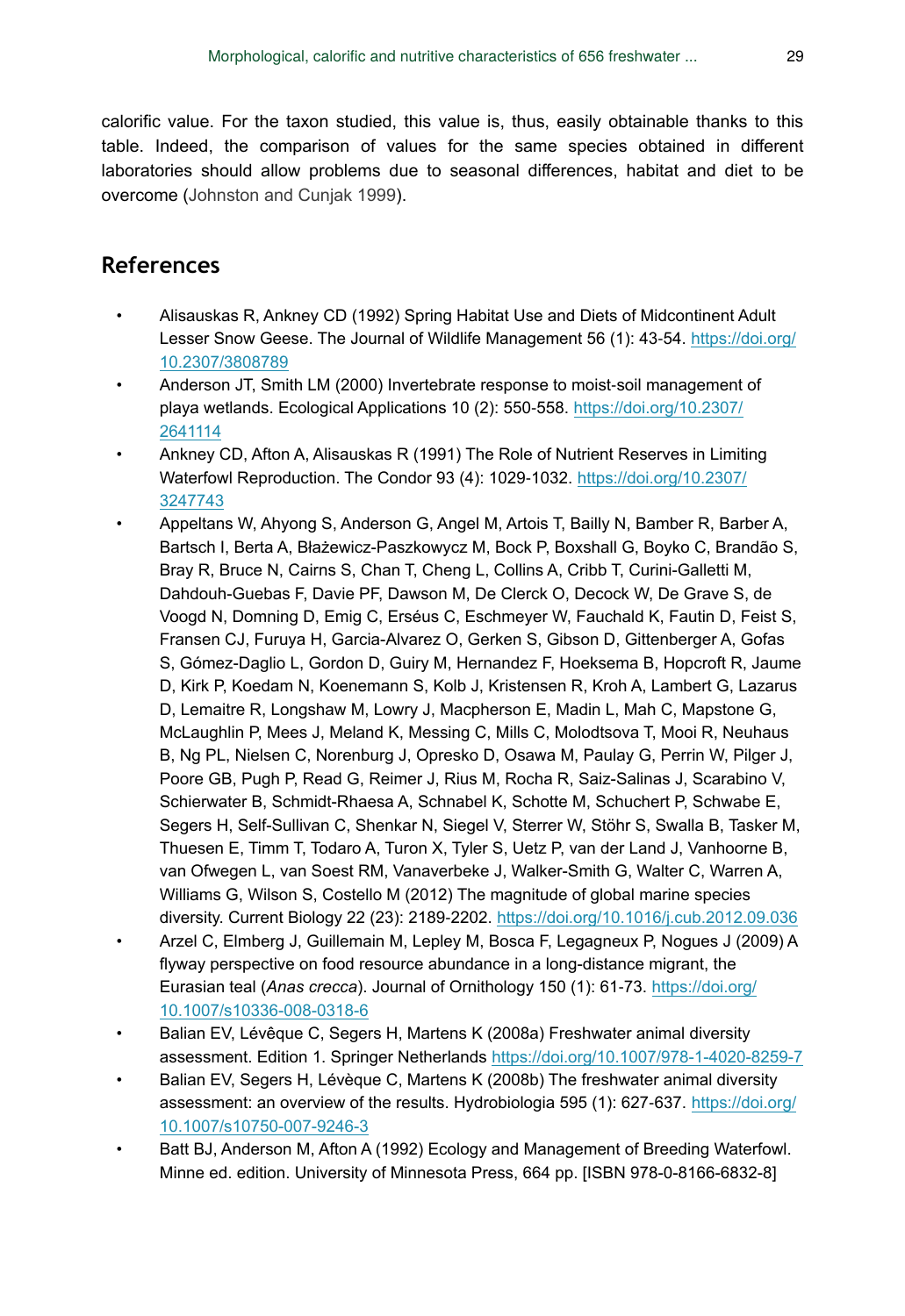- <span id="page-29-13"></span>• Berthold P, Gwinner E, Sonnenschein E (2003) Avian Migration. Springer-Verlag, Berlin Heidelberg, 610 pp. [ISBN 978-3-540-43408-5] [https://doi.org/](https://doi.org/10.1007/978-3-662-05957-9) [10.1007/978-3-662-05957-9](https://doi.org/10.1007/978-3-662-05957-9)
- <span id="page-29-5"></span>• Bolduc F, Afton AD (2004) Relationships between wintering waterbirds and invertebrates, sediments and hydrology of coastal marsh ponds. Waterbirds: The International Journal of Waterbird Biology 27 (3): 333‑341. [https://doi.org/](https://doi.org/10.1675/1524-4695(2004)027%5B0333:RBWWAI%5D2.0.CO;2) [10.1675/1524-4695\(2004\)027\[0333:RBWWAI\]2.0.CO;2](https://doi.org/10.1675/1524-4695(2004)027%5B0333:RBWWAI%5D2.0.CO;2)
- <span id="page-29-4"></span>• Bouffard S, Hanson M (2006) Fish in waterfowl marshes: waterfowl managers' perspective. Wildlife Society Bulletin (1973-2006) 25 (1): 146-157. URL:<http://www.jstor.org/stable/3783297>
- <span id="page-29-8"></span>• Brodmann P, Reyer H (1999) Nestling provisioning in water pipits (*Anthus spinoletta*): Do parents go for specific nutrients or profitable prey? Oecologia 120 (4): 506‑514. <https://doi.org/10.1007/s004420050884>
- <span id="page-29-0"></span>• Chapman A (2009) Numbers of living species in Australia and the World. Australia Government - Department of the Environment, Water, Heritage and the Arts. URL: [https://www.environment.gov.au/science/abrs/publications/other/numbers- living](https://www.environment.gov.au/science/abrs/publications/other/numbers-living-species/contents)[species/contents](https://www.environment.gov.au/science/abrs/publications/other/numbers-living-species/contents)
- <span id="page-29-11"></span>• Collier K, Probert PK, Jeffries M (2016) Conservation of aquatic invertebrates: concerns, challenges and conundrums: Conservation of aquatic invertebrates. Aquatic Conservation: Marine and Freshwater Ecosystems 26 (5): 817-837. [https://doi.org/](https://doi.org/10.1002/aqc.2710) [10.1002/aqc.2710](https://doi.org/10.1002/aqc.2710)
- <span id="page-29-7"></span>• Colwell MA, Landrum SL (1993) Nonrandom shorebird distribution and fine-scale variation in prey abundance. Condor 95 (1): 94‑103. <https://doi.org/10.2307/1369390>
- <span id="page-29-6"></span>• Covich AP, Palmer MA, Crowl TA (1999) The role of benthic invertebrate species in freshwater ecosystem. BioScience 49 (2): 119‑127. <https://doi.org/10.2307/1313537>
- <span id="page-29-15"></span>• Cumminns KW (1967) Calorific Equivalents for Studies in Ecological Energetics. University of Pittsburgh, 52 pp.<https://doi.org/10.1080/05384680.1971.11903918>
- <span id="page-29-12"></span>• Cumminns KW, Wuycheck JC (1971) Caloric equivalents for investigations in ecological energetics. International Association of Theoretical and Applied Limnology 1‑158. <https://doi.org/10.1080/05384680.1971.11903918>
- <span id="page-29-10"></span>• Dallinger R (1994) Invertebrate organisms as biological indicators of heavy metal pollution. Applied Biochemistry and Biotechnology 48 (1): 27-31. [https://doi.org/10.1007/](https://doi.org/10.1007/BF02825356) [BF02825356](https://doi.org/10.1007/BF02825356)
- <span id="page-29-2"></span>• Davidson N (2014) How much wetland has the world lost? Long-term and recent trends in global wetland area. Marine and Freshwater Research 65 (10). [https://doi.org/](https://doi.org/10.1071/MF14173) [10.1071/MF14173](https://doi.org/10.1071/MF14173)
- <span id="page-29-9"></span>• Davis CA, Smith LM (2001) Foraging strategies and niche dynamics of coexisting shorebirds at stopover sites in the Southern Great Plains. The Auk 118: 484‑495. [https://doi.org/10.1642/0004-8038\(2001\)118\[0484:FSANDO\]2.0.CO;2](https://doi.org/10.1642/0004-8038(2001)118%5B0484:FSANDO%5D2.0.CO;2)
- <span id="page-29-1"></span>• Dawson T, Berry P, Kampa E (2003) Climate change impacts on freshwater wetland habitats. Journal for Nature Conservation 11 (1): 25-30. [https://doi.org/10.1078/](https://doi.org/10.1078/1617-1381-00031) [1617-1381-00031](https://doi.org/10.1078/1617-1381-00031)
- <span id="page-29-3"></span>• Diehl S (1992) Fish predation and benthic community structure: The role of omnivory and habitat complexity. Ecology 73 (5): 1646‑1661.<https://doi.org/10.2307/1940017>
- <span id="page-29-14"></span>• Downing JA (1984) Sampling the Benthos of Standing Waters. In: Downing JA (Ed.) A Manual on Methods for the Assessment of Secondary Productivity. Blackwell, Oxford, 43 pp. <https://doi.org/10.1002/iroh.19720570426>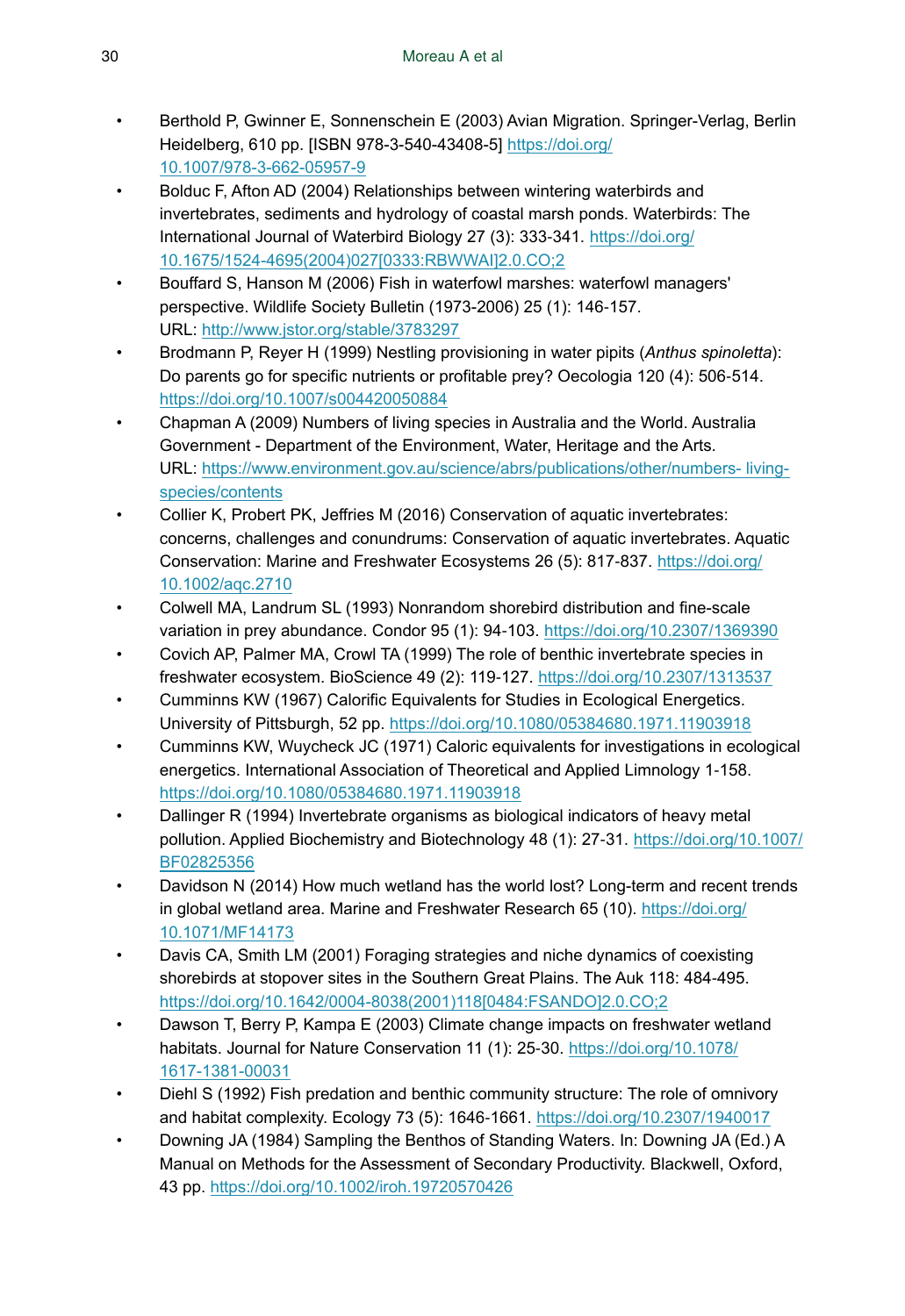- <span id="page-30-15"></span>• Drent RH, Daan S (2002) The Prudent Parent: Energetic Adjustments in Avian Breeding. Ardea 38-90: 225‑252. <https://doi.org/10.5253/arde.v68.p225>
- <span id="page-30-0"></span>• Ellwood MF, Foster W (2004) Doubling the estimate of invertebrate biomass in a rainforest canopy. Nature 429 (6991): 549‑551.<https://doi.org/10.1038/nature02560>
- <span id="page-30-8"></span>• Elmberg J, Sjöberg K, Pöysä H, Nummi P (2000) Abundance-distribution relationships on interacting trophic levels: the case of lake-nesting waterfowl and dytiscid water beetles. Journal of Biogeography 27 (4): 821-827. [https://doi.org/10.1046/j.1365-](https://doi.org/10.1046/j.1365-2699.2000.00445.x) [2699.2000.00445.x](https://doi.org/10.1046/j.1365-2699.2000.00445.x)
- <span id="page-30-2"></span>• Erwin K (2009) Wetlands and global climate change: the role of wetland restoration in a changing world. Wetlands Ecology and Management 17 (1): 71‑84. [https://doi.org/](https://doi.org/10.1007/s11273-008-9119-1) [10.1007/s11273-008-9119-1](https://doi.org/10.1007/s11273-008-9119-1)
- <span id="page-30-3"></span>• Finlayson CM, Davidson NC, Spiers AG, Stevenson NJ (1999) Global wetland inventory - current status and future priorities. Marine and Freshwater Research 50 (8).<https://doi.org/10.1071/MF99098>
- <span id="page-30-11"></span>• Fredrickson LH, Reid FA (1988) Nutritional values of waterfowl foods. In: Cross DH (Ed.) Waterfowl management handbook. Fish and Wildlife Leaflet, 13. U.S. Fish and Wildlife Service, 273 pp. URL: [https://digitalcommons.unl.edu/cgi/viewcontent.cgi?](https://digitalcommons.unl.edu/cgi/viewcontent.cgi?article=1034&context=icwdmwfm) [article=1034&context=icwdmwfm](https://digitalcommons.unl.edu/cgi/viewcontent.cgi?article=1034&context=icwdmwfm)
- <span id="page-30-4"></span>• Gardner RC, Barchiesi S, Beltrame C, Finlayson CM, Galewski T, Harrison I, Paganini M, Perennou C, Pritchard DE, Rosenqvist A, Walpole M (2015) State of the world's wetlands and their services to people: A compilation of recent analyses. [https://doi.org/](https://doi.org/10.2139/ssrn.2589447) [10.2139/ssrn.2589447](https://doi.org/10.2139/ssrn.2589447)
- <span id="page-30-6"></span>• Garvey J, Stein R, Thomas H (1994) Assessing how fish predation and interspecific prey competition influence a crayfish assemblage. Ecology 75 (2): 532‑547. <https://doi.org/10.2307/1939556>
- <span id="page-30-12"></span>• Gaufin AR, Tarzwell CM (1952) Aquatic invertebrates as indicators of stream pollution. Public Health Reports (1896-1970) 67 (1). <https://doi.org/10.2307/4587981>
- <span id="page-30-13"></span>• Gaufin AR, Tarzwell CM (1956) Aquatic macro-invertebrate communities as indicators of organic pollution in Lytle Creek. Sewage and Industrial Wastes 28 (7): 906‑924. <https://doi.org/10.2307/25033111>
- <span id="page-30-5"></span>Gilinsky E (1984) The role of fish predation and spatial heterogeneity in determining benthic community structure. Ecology 65 (2): 455‑468. <https://doi.org/10.2307/1941408>
- <span id="page-30-7"></span>• Goss-Custard JD (1977) Optimal foraging and the size selection of worms by redshank, *Tringa totanus*, in the field. Animal Behaviour 25: 10‑29. [https://doi.org/10.1016/](https://doi.org/10.1016/0003-3472(77)90063-X) [0003-3472\(77\)90063-X](https://doi.org/10.1016/0003-3472(77)90063-X)
- <span id="page-30-10"></span>• Guareschi S, Abellán P, Laini A, Green AJ, Sánchez-Zapata JA, Velasco J, Millán A (2015) Cross-taxon congruence in wetlands: Assessing the value of waterbirds as surrogates of macroinvertebrate biodiversity in Mediterranean Ramsar sites. Ecological Indicators 49: 204‑215.<https://doi.org/10.1016/j.ecolind.2014.10.012>
- <span id="page-30-9"></span>• Halse SA, Shiel RJ, Storey AW, Edward DH, Lansbury I, Cale DJ, Harvey MS (2000) Aquatic invertebrates and waterbirds of wetlands and rivers of the southern Carnarvon Basin, Western Australia. Records of the Western Australian Museum, Supplement 60 (1). <https://doi.org/10.18195/issn.0313-122x.61.2000.217-265>
- <span id="page-30-14"></span>• Hellawell JM (Ed.) (1986) Biological indicators of freshwater pollution and environmental management. Springer Netherlands, 546 pp. <https://doi.org/10.1007/978-94-009-4315-5>
- <span id="page-30-1"></span>• Hodkinson I, Jackson J (2005) Terrestrial and aquatic invertebrates as bioindicators for environmental monitoring, with particular reference to mountain ecosystems.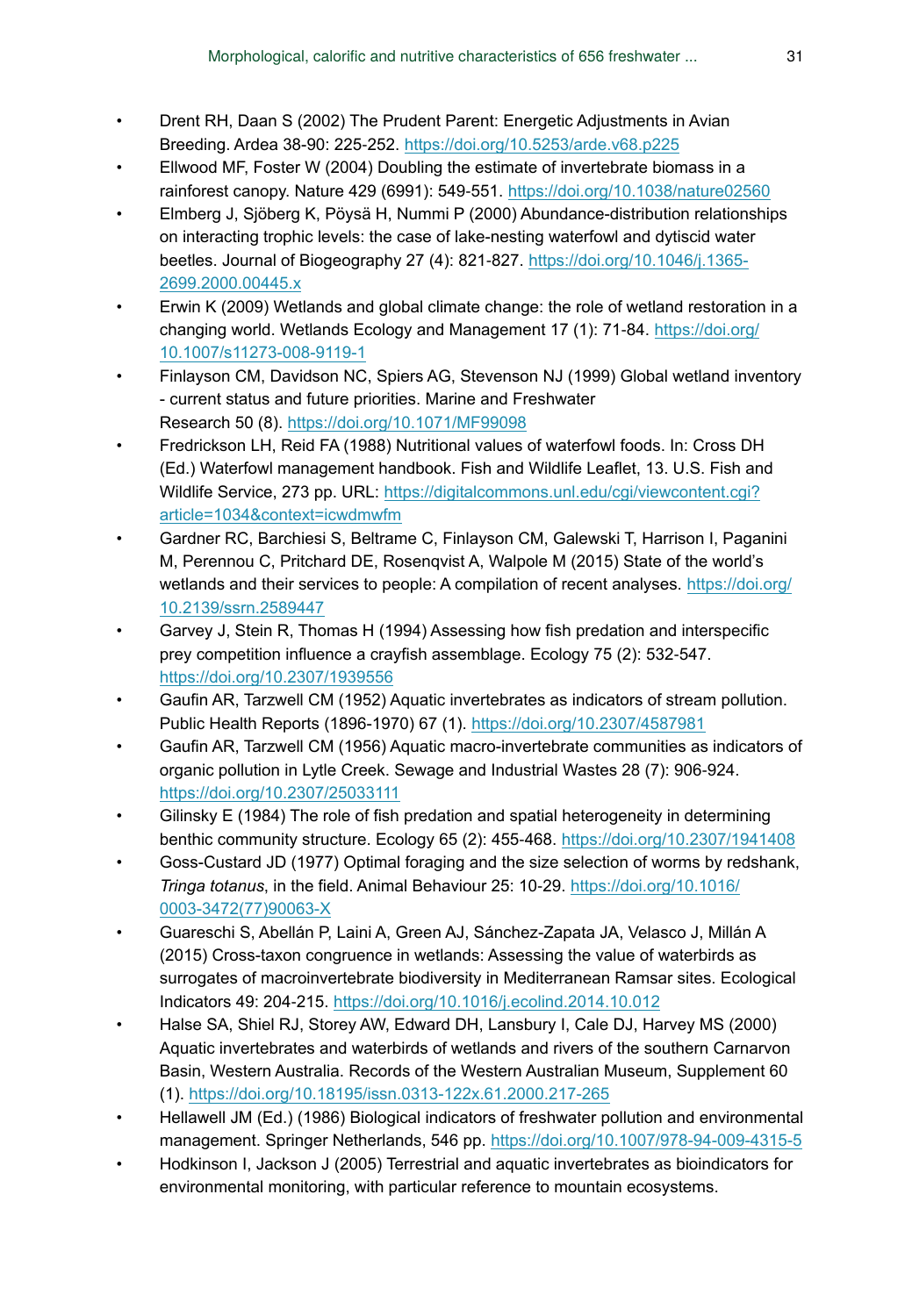Environmental Management 35 (5): 649‑666. [https://doi.org/10.1007/s00267-004-](https://doi.org/10.1007/s00267-004-0211-x) [0211-x](https://doi.org/10.1007/s00267-004-0211-x)

- <span id="page-31-3"></span>• Hornung J, Foote AL (2006) Aquatic invertebrate responses to fish presence and vegetation complexity in Western Boreal wetlands, with implications for Waterbird productivity. Wetlands 26 (1): 1‑12. [https://doi.org/10.1672/0277-5212](https://doi.org/10.1672/0277-5212(2006)26%5B1:AIRTFP%5D2.0.CO;2) [\(2006\)26\[1:AIRTFP\]2.0.CO;2](https://doi.org/10.1672/0277-5212(2006)26%5B1:AIRTFP%5D2.0.CO;2)
- <span id="page-31-10"></span>• James D, Csargo I, Von Eschen A, Thul M, Baker J, Hayer C, Howell J, Krause J, Letvin A, Chipps S (2012) A generalized model for estimating the energy density of invertebrates. Freshwater Science 31 (1): 69‑77.<https://doi.org/10.1899/11-057.1>
- <span id="page-31-14"></span>• Johnston T, Cunjak R (1999) Dry mass-length relationships for benthic insects: a review with new data from Catamaran Brook, New Brunswick, Canada. Freshwater Biology 41 (4): 653‑674. <https://doi.org/10.1046/j.1365-2427.1999.00400.x>
- <span id="page-31-8"></span>• Khamis K, Hannah DM, Brown LE, Tiberti R, Milner AM (2014) The use of invertebrates as indicators of environmental change in alpine rivers and lakes. Science of the Total Environment 493: 1242‑1254.<https://doi.org/10.1016/j.scitotenv.2014.02.126>
- <span id="page-31-13"></span>• Krapu GL, Reinecke KJ (1994) Foraging ecology and nutrition. In: Krapu GL, Reinecke KJ (Eds) Ecology and Management of Breeding Waterfowl. University of Minnesota Press, 29 pp.<https://doi.org/10.2307/3809573>
- <span id="page-31-11"></span>• Krieger K (1992) The ecology of invertebrates in great lakes coastal wetlands: Current knowledge and research needs. Journal of Great Lakes Research 18 (4): 634‑650. [https://doi.org/10.1016/S0380-1330\(92\)71327-6](https://doi.org/10.1016/S0380-1330(92)71327-6)
- <span id="page-31-9"></span>• Lavelle P, Decaëns T, Aubert M, Barot S, Blouin M, Bureau F, Margerie P, Mora P, Rossi J- (2006) Soil invertebrates and ecosystem services. European Journal of Soil Biology 42: 3‑15. <https://doi.org/10.1016/j.ejsobi.2006.10.002>
- <span id="page-31-7"></span>Lawrence A, Soame J (2004) The effects of climate change on the reproduction of coastal invertebrates: Climate change and invertebrate reproduction. Ibis 146: 29‑39. <https://doi.org/10.1111/j.1474-919X.2004.00325.x>
- <span id="page-31-6"></span>• Lillie RA, Evrard JO (1994) Influence of macroinvertebrates and macrophytes on waterfowl utilization of wetlands in the Prairie Pothole Region of northwestern Wisconsin. Hydrobiologia 279 (1): 235-246. <https://doi.org/10.1007/BF00027857>
- <span id="page-31-0"></span>• May RM (1990) How many species? Philosophical Transactions of the Royal Society of London. Series B: Biological Sciences 330 (1257): 293‑304. [https://doi.org/10.1098/rstb.](https://doi.org/10.1098/rstb.1990.0200) [1990.0200](https://doi.org/10.1098/rstb.1990.0200)
- <span id="page-31-1"></span>May RM (2010) Tropical arthropod species, more or less? Science 329 (5987): 41-42. <https://doi.org/10.1126/science.1191058>
- <span id="page-31-5"></span>• Ma Z, Cai Y, Li B, Chen J (2010) Managing wetland habitats for waterbirds: an international perspective. Wetlands 30 (1): 15‑27. [https://doi.org/10.1007/](https://doi.org/10.1007/s13157-009-0001-6) [s13157-009-0001-6](https://doi.org/10.1007/s13157-009-0001-6)
- <span id="page-31-4"></span>• McCarthy S, Duda J, Emlen J, Hodgson G, Beauchamp D (2009) Linking habitat quality with trophic performance of steelhead along forest gradients in the South Fork Trinity River Watershed, California. Transactions of the American Fisheries Society 138 (3): 506‑521. <https://doi.org/10.1577/T08-053.1>
- <span id="page-31-2"></span>• Mora C, Tittensor D, Adl S, Simpson AB, Worm B (2011) How many species are there on earth and in the ocean? PLOS Biology 9 (8). [https://doi.org/10.1371/journal.pbio.](https://doi.org/10.1371/journal.pbio.1001127) [1001127](https://doi.org/10.1371/journal.pbio.1001127)
- <span id="page-31-12"></span>• Newton I (1998) Population limitation in birds. Academic Press, London, 597 pp. [ISBN 978-0-12-517365-0]<https://doi.org/10.1016/B978-0-12-517365-0.X5000-5>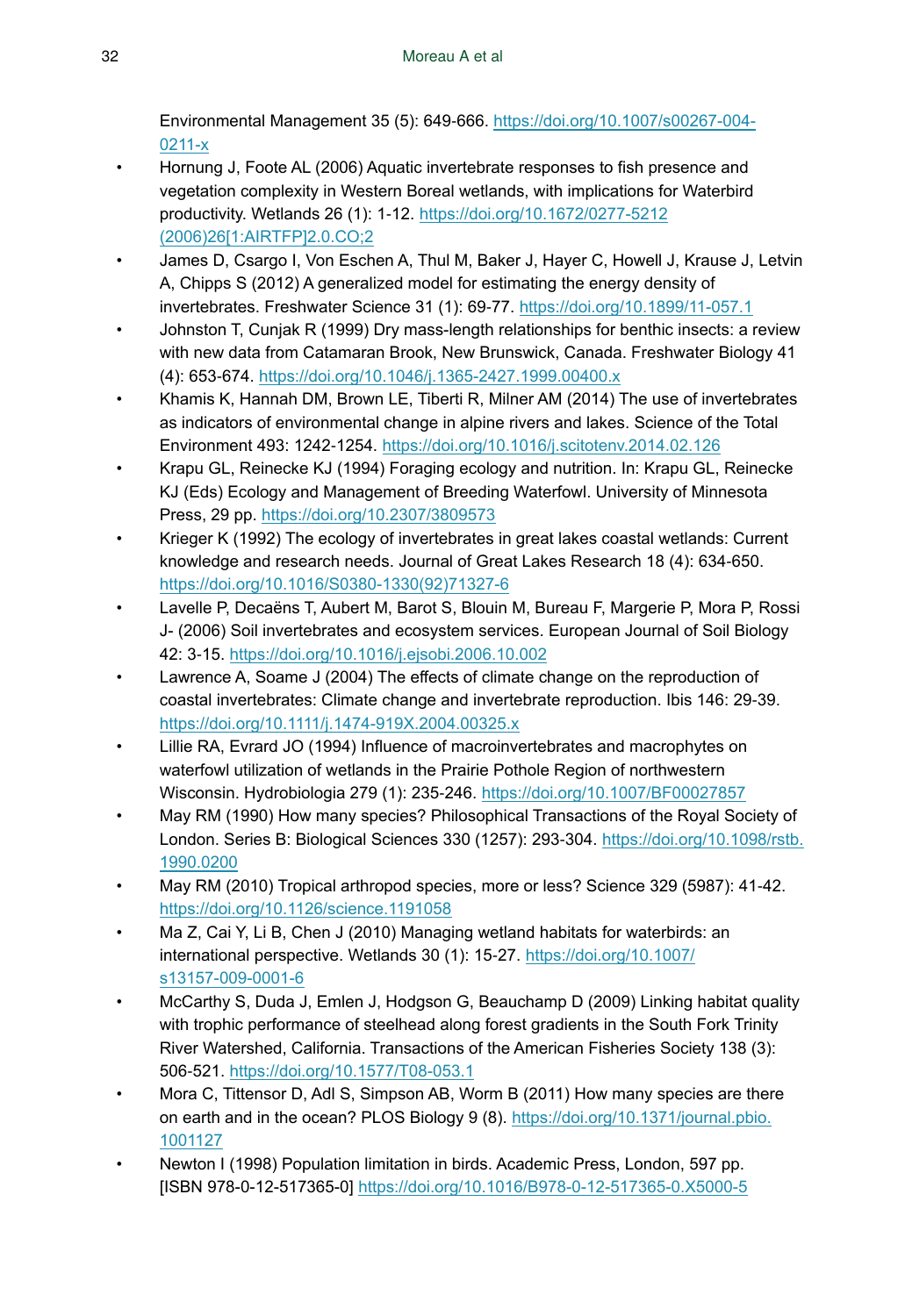- <span id="page-32-6"></span>• Nudds TD, Bowlby JN (1984) Predator–prey size relationships in North American dabbling ducks. Canadian Journal of Zoology 62 (10): 2002-2008. [https://doi.org/](https://doi.org/10.1139/z84-293) [10.1139/z84-293](https://doi.org/10.1139/z84-293)
- <span id="page-32-13"></span>• Pöysä H, Elmberg J, Sjöberg K, Nummi P (2000) Nesting mallards (Anas platyrhynchos) forecast brood-stage food limitation when selecting habitat: experimental evidence. Oecologia 122 (4): 582‑586.<https://doi.org/10.1007/PL00008858>
- <span id="page-32-5"></span>• Prather C, Pelini S, Laws A, Rivest E, Woltz M, Bloch C, Del Toro I, Ho C, Kominoski J, Newbold TAS, Parsons S, Joern A (2013) Invertebrates, ecosystem services and climate change: Invertebrates, ecosystems and climate change. Biological Reviews 88 (2): 327‑348. <https://doi.org/10.1111/brv.12002>
- <span id="page-32-4"></span>Sanders MD (2000) Enhancing food supplies for waders: inconsistent effects of substratum manipulations on aquatic invertebrate biomass. Journal of Applied Ecology 37 (1): 66‑76.<https://doi.org/10.1046/j.1365-2664.2000.00469.x>
- <span id="page-32-15"></span>Smock L (1980) Relationships between body size and biomass of aquatic insects. Freshwater Biology 10 (4): 375‑383.<https://doi.org/10.1111/j.1365-2427.1980.tb01211.x>
- <span id="page-32-1"></span>• Stork N, Eggleton P (1992) Invertebrates as determinants and indicators of soil quality. American Journal of Alternative Agriculture 7 (1-2). [https://doi.org/10.1017/](https://doi.org/10.1017/S0889189300004446) [S0889189300004446](https://doi.org/10.1017/S0889189300004446)
- <span id="page-32-10"></span>• Strayer D (2006) Challenges for freshwater invertebrate conservation. Journal of the North American Benthological Society 25 (2): 271‑287. [https://doi.org/10.1899/](https://doi.org/10.1899/0887-3593(2006)25%5B271:CFFIC%5D2.0.CO;2) [0887-3593\(2006\)25\[271:CFFIC\]2.0.CO;2](https://doi.org/10.1899/0887-3593(2006)25%5B271:CFFIC%5D2.0.CO;2)
- <span id="page-32-8"></span>• Strayer D (2010) Alien species in fresh waters: ecological effects, interactions with other stressors, and prospects for the future. Freshwater Biology 55: 152‑174. [https://doi.org/](https://doi.org/10.1111/j.1365-2427.2009.02380.x) [10.1111/j.1365-2427.2009.02380.x](https://doi.org/10.1111/j.1365-2427.2009.02380.x)
- <span id="page-32-9"></span>• Strayer D, Dudgeon D (2010) Freshwater biodiversity conservation: recent progress and future challenges. Journal of the North American Benthological Society 29 (1): 344‑358. <https://doi.org/10.1899/08-171.1>
- <span id="page-32-2"></span>• Taft O, Haig S (2005) The value of agricultural wetlands as invertebrate resources for wintering shorebirds. Agriculture, Ecosystems & Environment 110: 249-256. <https://doi.org/10.1016/j.agee.2005.04.012>
- <span id="page-32-11"></span>• Thorp JH, Covich AP (2009) Ecology and classification of North American freshwater invertebrates. Third. Elsevier<https://doi.org/10.1016/C2009-0-02669-5>
- <span id="page-32-12"></span>• Thorp JH, Rogers DC (2011) Field guide to freshwater invertebrates of North America. Elsevier<https://doi.org/10.1016/C2009-0-61804-3>
- <span id="page-32-14"></span>• Towers DJ, Henderson IM, Veltman CJ (1994) Predicting dry weight of New Zealand aquatic macroinvertebrates from linear dimensions. New Zealand Journal of Marine and Freshwater Research 28 (2): 159‑166. <https://doi.org/10.1080/00288330.1994.9516604>
- <span id="page-32-0"></span>• Vanni M (2002) Nutrient cycling by animals in freshwater ecosystems. Annual Review of Ecology and Systematics 33 (1): 341‑370. [https://doi.org/10.1146/annurev.ecolsys.](https://doi.org/10.1146/annurev.ecolsys.33.010802.150519) [33.010802.150519](https://doi.org/10.1146/annurev.ecolsys.33.010802.150519)
- <span id="page-32-7"></span>• Vicente F (2010) Micro-invertebrates conservation: forgotten biodiversity. Biodiversity and Conservation 19 (13): 3629‑3634.<https://doi.org/10.1007/s10531-010-9898-6>
- <span id="page-32-3"></span>• Weber LM, Haig SM (1997) Shorebird–prey interactions in South Carolina coastal soft sediments. Canadian Journal of Zoology 75 (2): 245-252. [https://doi.org/10.1139/](https://doi.org/10.1139/z97-031) [z97-031](https://doi.org/10.1139/z97-031)